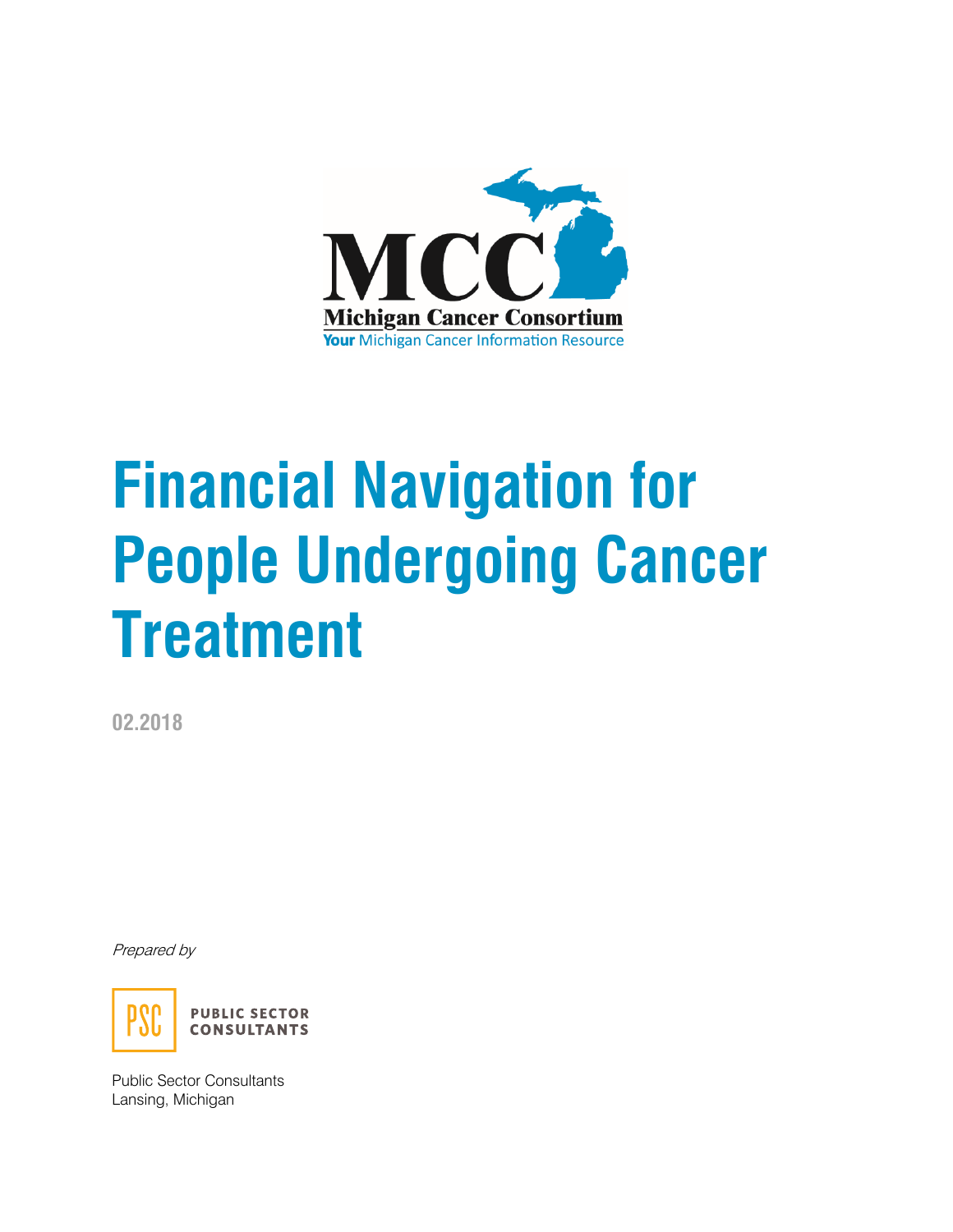# **TABLE OF CONTENTS**

| <b>CANCER PREVALENCE AND THE COST OF TREATMENT CONSUMING THE CONTRACT OF TREATMENT OF TREATMENT CONTROL</b> 3 |  |
|---------------------------------------------------------------------------------------------------------------|--|
|                                                                                                               |  |
|                                                                                                               |  |
|                                                                                                               |  |
|                                                                                                               |  |
|                                                                                                               |  |
|                                                                                                               |  |
|                                                                                                               |  |
|                                                                                                               |  |
|                                                                                                               |  |
|                                                                                                               |  |
|                                                                                                               |  |
|                                                                                                               |  |
|                                                                                                               |  |
|                                                                                                               |  |
|                                                                                                               |  |
|                                                                                                               |  |
|                                                                                                               |  |
|                                                                                                               |  |
|                                                                                                               |  |
|                                                                                                               |  |
|                                                                                                               |  |
|                                                                                                               |  |
|                                                                                                               |  |
|                                                                                                               |  |
|                                                                                                               |  |
|                                                                                                               |  |
|                                                                                                               |  |

This report was supported by the Grant or Cooperative Agreement Number, DP15-1501, funded by the Centers for Disease Control and Prevention (CDC). Its contents are solely the responsibility of the authors and do not necessarily represent the official views of the CDC or the Michigan Department of Health and Human Services.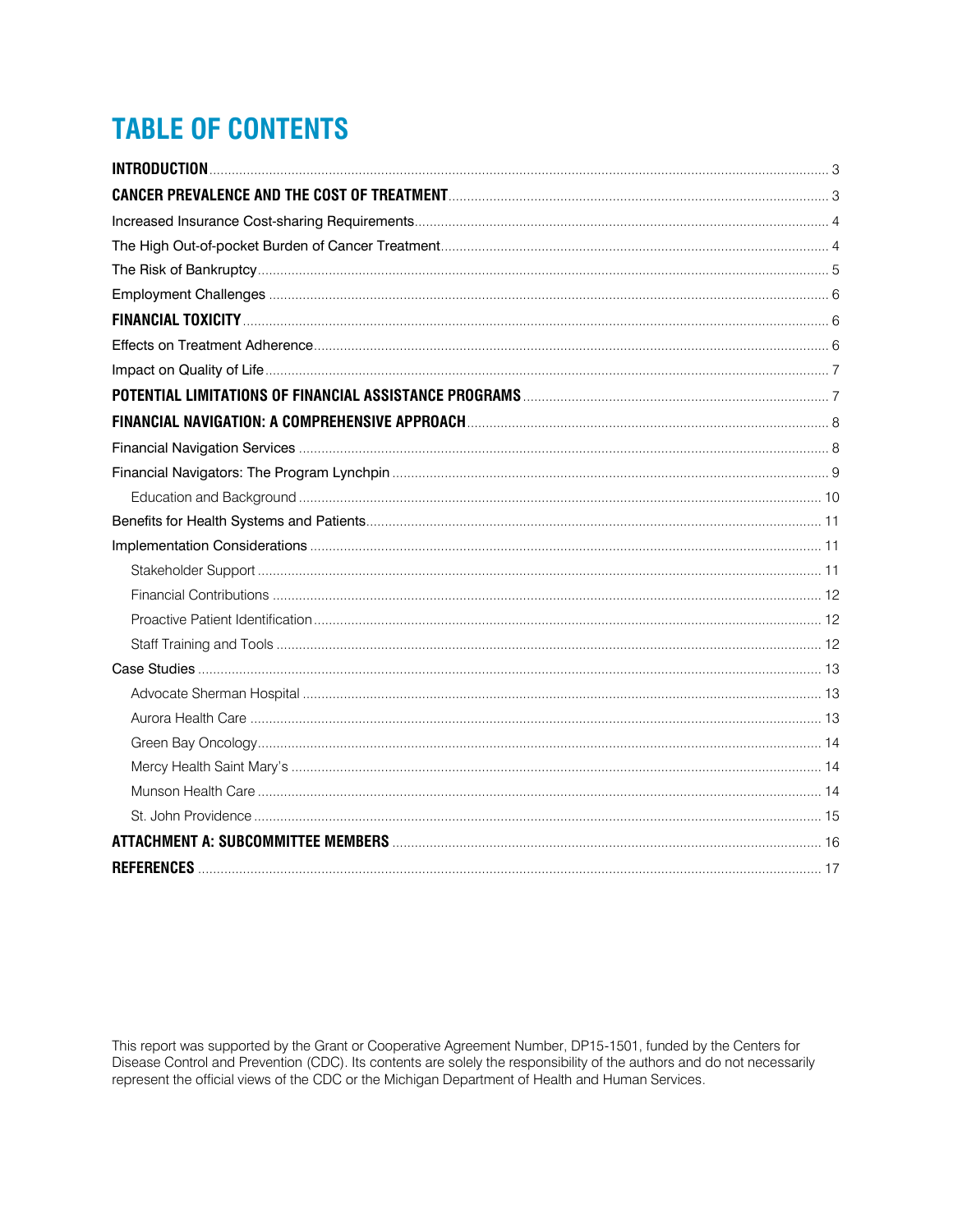# <span id="page-2-0"></span>**INTRODUCTION**

The impact of cancer goes far beyond its physical effects. Many cancer patients endure significant financial and personal hardships because of the high costs associated with cancer treatment. High costsharing requirements, especially for those who are uninsured or underinsured, as well as reduced income during and after treatment, can lead many to experience financial distress or toxicity—defined as the adverse impact on a patient's well-being due to out-of-pocket healthcare costs related to cancer treatment.

In November 2016, the Michigan Cancer Consortium (MCC) held its annual meeting, during which the topics of financial toxicity and financial navigation were discussed. The discussion piqued the interest of health system representatives who asked for more information about the need for financial navigation programs and how to develop and implement such programs. The Michigan Department of Health and Human Services, with members of the MCC Survivorship Workgroup, formed the Financial Navigation Subcommittee to address these questions. The subcommittee comprises hospital administrators, financial navigators, and members of the MCC Survivorship Workgroup. A list of the members is available in Attachment A.

The following white paper, which describes the purpose and benefits of comprehensive financial navigation programs, is the result of the subcommittee's work. This paper offers information on cancer prevalence and treatment costs, the effects of financial toxicity, current approaches to financial counseling, and comprehensive financial navigation as a promising practice that can provide benefits to patients and health systems. It also provides examples of successful financial navigation programs in cancer centers, hospitals, and health systems in and outside of Michigan to give those interested in implementing such programs a sense of the potential benefits for patients and health systems alike.

# <span id="page-2-1"></span>**CANCER PREVALENCE AND THE COST OF TREATMENT**

Cancer is extremely prevalent in Michigan and in the United States (U.S.). According to the American Cancer Society (ACS) (2017), nearly 1.7 million people in the U.S. and 57,600 in Michigan will be diagnosed with cancer in 2017. Due to advances in cancer detection and treatment, however, the survival rates of those diagnosed have increased significantly for many types of cancer (ACS 2017). In 1971, 3 million people, or about 1.4 percent of the population, had cancer at some time in their lives (CDC 2014). As of 2016, this number had grown to over 15.5 million, or about 4.8 percent of the population (ACS 2017; U.S. Census Bureau 2016). In Michigan in 2016, an estimated 7.0 percent of adults reported having ever been told by a doctor that they had some form of cancer other than noninvasive skin cancer (Fussman 2017). $^{\rm A}$ 

The cost of cancer treatment is staggering. New cancer treatments, targeted therapies, and specialized medicines all contribute to high treatment costs. Those with cancer may undergo surgery, radiation treatment, intravenous chemotherapy, in addition to numerous scans, bloodwork, and doctor visits. The cost of this care adds up quickly. The Cancer Action Network—the nonprofit, nonpartisan advocacy affiliate of the ACS—estimates that in the U.S. in 2014, employers, insurance companies, individuals, families, the U.S. government, and taxpayer-funded programs collectively spent \$87.8 billion on cancer-

 $\overline{a}$ A Skin cancer does not have to be reported to the state and is not tracked nationally. When those who report being diagnosed with skin cancer and those who report being diagnosed with any other form of cancer are combined, about 11.8 percent of people report having been told they have cancer (Fussman 2016).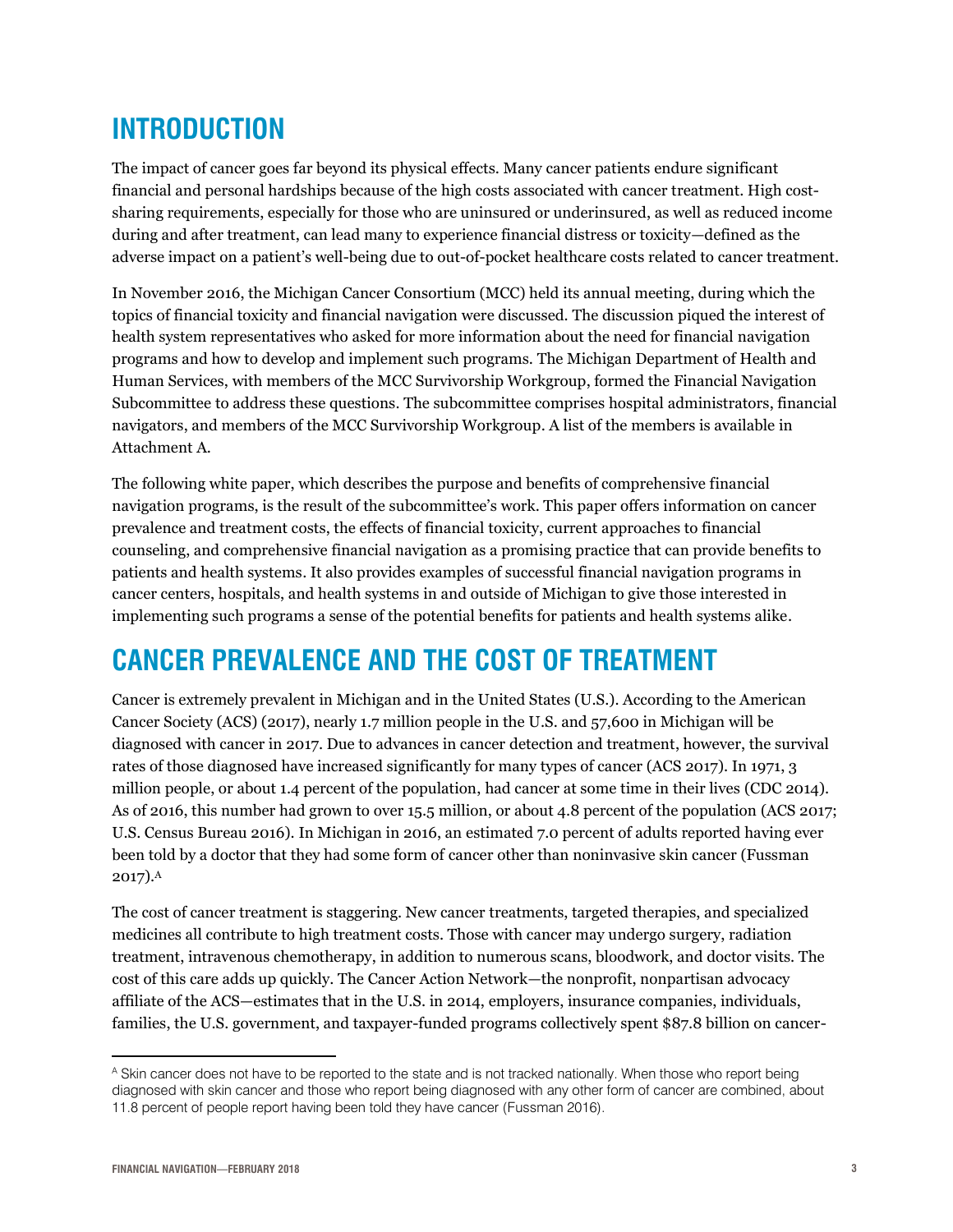related healthcare costs (Singleterry 2017). Over half of these treatment costs come from doctor and outpatient hospital visits, and over a quarter of the costs come from inpatient hospital stays (ACS 2018).

## <span id="page-3-0"></span>**INCREASED INSURANCE COST-SHARING REQUIREMENTS**

For many, health insurance will cover a significant portion of the cost of cancer treatment. Most people in Michigan have some type of healthcare coverage, with only about 6 percent of all people and just under 8 percent of those 18–64 years of age being uninsured (U.S. Census Bureau 2015a). Unfortunately, health insurance does not always cover as much of the cost as expected or needed, depending on the plan's provider network, coverage of services, and cost-sharing requirements—including deductibles, copays, and coinsurance (all of which patients are required to pay until their out-of-pocket maximum is reached).

According to The Henry J. Kaiser Family Foundation (KFF) (2015, 2016), people with employersponsored health insurance, which includes most people in the U.S. and in Michigan, saw deductibles increase from an average of \$303 in 2006 to an average of \$1,077 in 2015. In fact, 51 percent of people with employer-sponsored health insurance had a deductible of \$1,000 or more in 2016, compared to only 10 percent in 2006, and a growing number of people have deductibles of \$3,000 or more (KFF 2016; Collins et al. 2015). Copayments for office visits have also increased: more than 25 percent of people with employer-sponsored insurance had copays of \$30 or more in 2015, compared to just 8 percent in 2006 (KFF September 2015).

Income and wages, however, have not kept up with the cost increases of healthcare, meaning those with health insurance pay significantly more for their coverage than in the past (KFF 2016; KFF September 2015). Even though less than 10 percent of Americans are uninsured, an estimated one-third of Americans report difficulty paying their medical bills (U.S. Census Bureau 2015b; Pollitz et al. 2014). The 2014 Commonwealth Fund Biennial Health Insurance Survey found that 23 percent of insured adults incurred out-of-pocket costs that were 10 percent or more of their annual household income. These findings indicate that many Americans are underinsured. A person who is underinsured has healthcare coverage with out-of-pocket cost-sharing (excluding the premiums) that is greater than 5 or 10 percent of their income, depending on their income level, or a deductible that is 5 percent or more of household income (Collins et al. 2015).

The use of multitiered cost-sharing prescription plans—plans with multiple levels of costs depending on the prescription being covered—has also increased in the last decade, going from 3 percent in 2004 to 25 percent of all prescription plans in 2013 (PDQ Adult Treatment Editorial Board 2017). This is due in part to the introduction of new, expensive pharmaceutical drugs, which insurers are often required to cover. To cover the medication, they pass some of the cost on to the patient. If, for example, someone is prescribed a drug that costs \$1,000 and they have a 10 percent coinsurance, they are required to cover \$100 of the cost.

## <span id="page-3-1"></span>**THE HIGH OUT-OF-POCKET BURDEN OF CANCER TREATMENT**

Cancer survivors, when compared to those without a history of cancer, are more likely to report having a high out-of-pocket burden. A 2014 review of the Medical Expenditure Panel Survey (MEPS) data from 2008 to 2012 shows that 4.3 percent of cancer survivors report high out-of-pocket burden compared to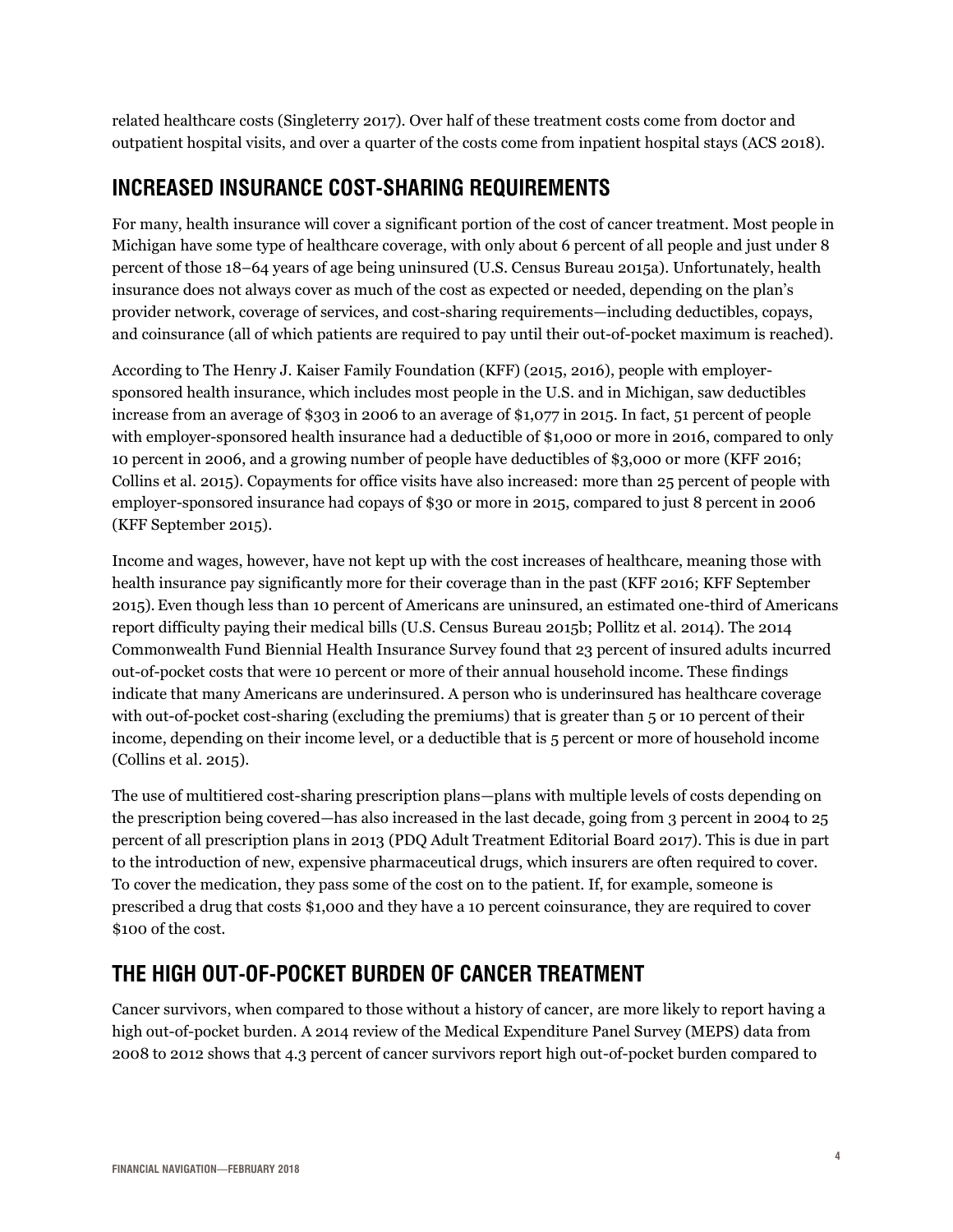3.4 percent of those without a cancer history.<sup>B</sup> This report also found that those diagnosed recently (within the last year) had average yearly out-of-pocket costs of \$1,107; those diagnosed more than a year ago averaged \$747; and those without any cancer history averaged \$617 (Guy et al. 2013). Another study found that being treated for cancer increases the mean annual out-of-pocket medical expenditures by \$1,170 when compared to those who do not have cancer (Finkelstein et al. 2009). Cancer survivors who are on public insurance, are uninsured, or have low incomes are even more likely to report a high out-ofpocket burden (Guy et al. 2015).

Cancer survivors are also more likely than those without a history of cancer to face difficulties obtaining necessary medical care (19.2 percent compared to 12.5 percent), delay necessary medical care (21.6 percent compared to 13.8 percent), and have lower breast cancer screening rates (63.2 percent compared to 75.9 percent). (Guy et al. 2015).

Depending on a person's health insurance, oral cancer drugs may be covered under a plan's prescription drug benefit. More and more often, however, they are included in a specialty tier of drugs at the plan's highest level of cost sharing, often through coinsurance. The prices of new cancer drugs are regularly over \$100,000 and can be higher than \$150,000 per year (Zheng et al. 2017; Moninger 2017). While federal law caps annual out-of-pocket maximums<sup>c</sup> at \$7,150 for an individual and \$14,300 for a family in 2017, these maximums increase each year. In 2017, the individual and family plans were raised by \$300 and \$600 over the 2016 maximums, respectively, and are expected to increase by \$200 and \$400 in 2018 (U.S. Centers for Medicare and Medicaid Services n.d.; U.S. Centers for Medicare and Medicaid Services 2016).

Additionally, prescription benefits may not be included in this limit—depending on the plan (U.S. Centers for Medicare and Medicaid Services n.d.). Some Medicare prescription drug plans, for example, have no out-of-pocket maximums for prescriptions and require coinsurance toward each filled prescription. A five percent coinsurance on a drug that costs \$10,000 per month is over \$500 each month.

## <span id="page-4-0"></span>**THE RISK OF BANKRUPTCY**

In 2014, individuals and families collectively spent about \$4 billion in out-of-pocket costs for cancer treatment (Singleterry 2017). These costs can be a major financial burden for those undergoing treatment and can lead to mounting medical debt—often cited as a leading cause of bankruptcy—even for those with health insurance (Pollitz et al. 2014). People undergoing cancer treatment or have undergone treatment are at an increased risk for bankruptcy. A study in the state of Washington found that cancer patients within one year of diagnosis are about 3.5 times more likely to file for bankruptcy and 2.7 times more likely to file for bankruptcy within five years of diagnosis than control groups (Ramsey et al. 2013). Younger adult cancer patients had bankruptcy rates two to five times higher, depending on the type of cancer, and women and unmarried adults with cancer were also at higher risk of bankruptcy (Ramsey et al. 2013).

 $\overline{a}$ B High out-of-pocket burden was defined as spending more than 20 percent of annual family income on healthcare costs.

<sup>C</sup> The annual out-of-pocket maximum is the maximum amount an individual or family would be required to pay toward their healthcare in a given year, excluding their insurance premium.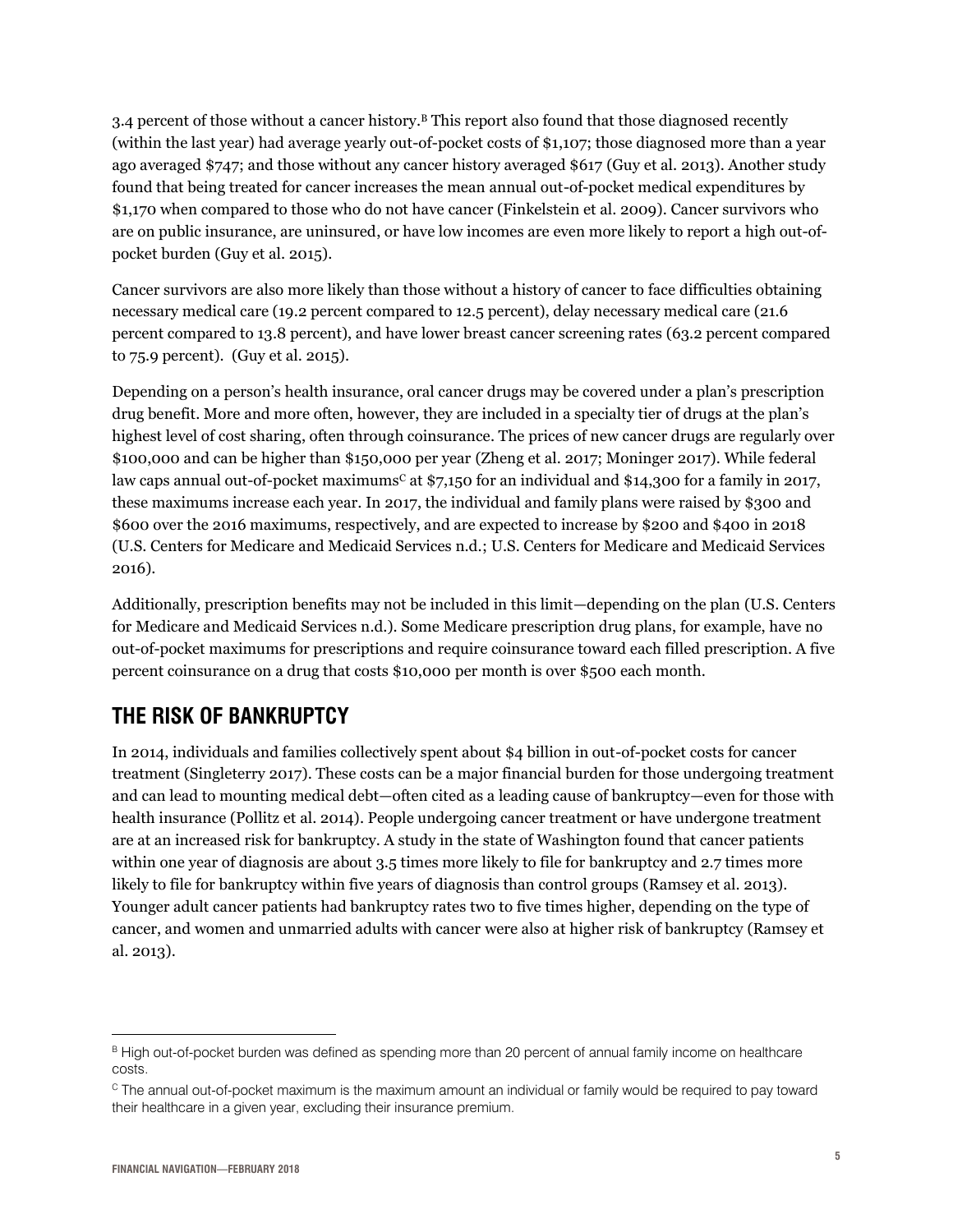### <span id="page-5-0"></span>**EMPLOYMENT CHALLENGES**

A third of cancer survivors reported that the disease interferes with daily activities (de Boer et al. 2009). Many survivors are unable to work while undergoing treatment and may need to reduce their hours or leave their job altogether. Some struggle to rejoin the workforce even after treatment. Cancer survivors are more likely to report an inability to work, miss more work days, and spend more days in bed because of their poor health. Cancer survivors under 60 years of age in the U.S. are 1.5 times more likely to be unemployed than those who never had cancer (de Boer et al. 2009). Employed survivors missed 22.3 more workdays per year than individuals without any cancer treatment. Additionally, cancer survivors reported that cancer interfered with both physical (25 percent) and mental tasks (14 percent) required by their jobs (CDC 2014). When a person becomes unemployed due to the effects of cancer treatment, they may also lose their employer-sponsored health insurance plan—unless they use COBRAD—which allows them to retain their plan, but leaves them responsible for the full cost of the plan premium.

# <span id="page-5-1"></span>**FINANCIAL TOXICITY**

Escalating treatment costs combined with increased cost-sharing requirements and reduced income leads many cancer patients and survivors to experience significant financial strain. People use many different words to describe the stress of one's financial situation, such as financial or economic hardship, financial or economic burden, financial distress, or even severe financial stress; however, these terms do not fully capture the effect or consequences that financial strain has on their lives.

Financial toxicity is a term coined to describe the adverse impact of out-of-pocket healthcare costs on the well-being of people undergoing cancer treatment. It refers to the patient's experience with the cost of treatment—a combination of the actual financial costs as well as the residual financial distress of those costs (Zafar and Abernethy 2013; Sherman 2014). Some people are more likely to experience financial toxicity than others based on certain risk factors, including personal income, preillness debts, assets, illness- and treatment-associated costs, ability to work during and after treatment, availability of health and disability insurance, and income(s) of others in their household (Shankaran et al. 2012). Financial toxicity can reduce treatment adherence, increase bankruptcy rates, and decrease overall quality of life.

## <span id="page-5-2"></span>**EFFECTS ON TREATMENT ADHERENCE**

Clinicians focus on ensuring their patients receive the best and most appropriate treatment regimens, but ignoring treatment costs may lead to treatment nonadherence. High treatment costs may prevent a person from fully participating in their treatment and may ultimately affect their outcomes.

Patients with high out-of-pocket responsibilities are at increased risk for not adhering or refusing recommended treatments (Zafar et al. 2013). In a survey of 300 adults at Duke Cancer Institute, 27 percent of respondents reported not adhering to their recommended prescriptions by skipping doses (55 percent), taking less than prescribed to make the prescription last longer (43 percent), or not filling a prescription because of the cost (86 percent) (Bestvina et al. 2014).

 $\overline{a}$ <sup>D</sup> Consolidated Omnibus Budget Reconciliation Act of 1986 (COBRA) allows qualified workers and their families who lose their health benefits the right to continue those benefits for a period of time under specified circumstances. The qualified individual may have to pay up to 102 percent of the cost of the plan. Employers with 20 or more employees are required to offer COBRA (U.S. Department of Labor n.d.).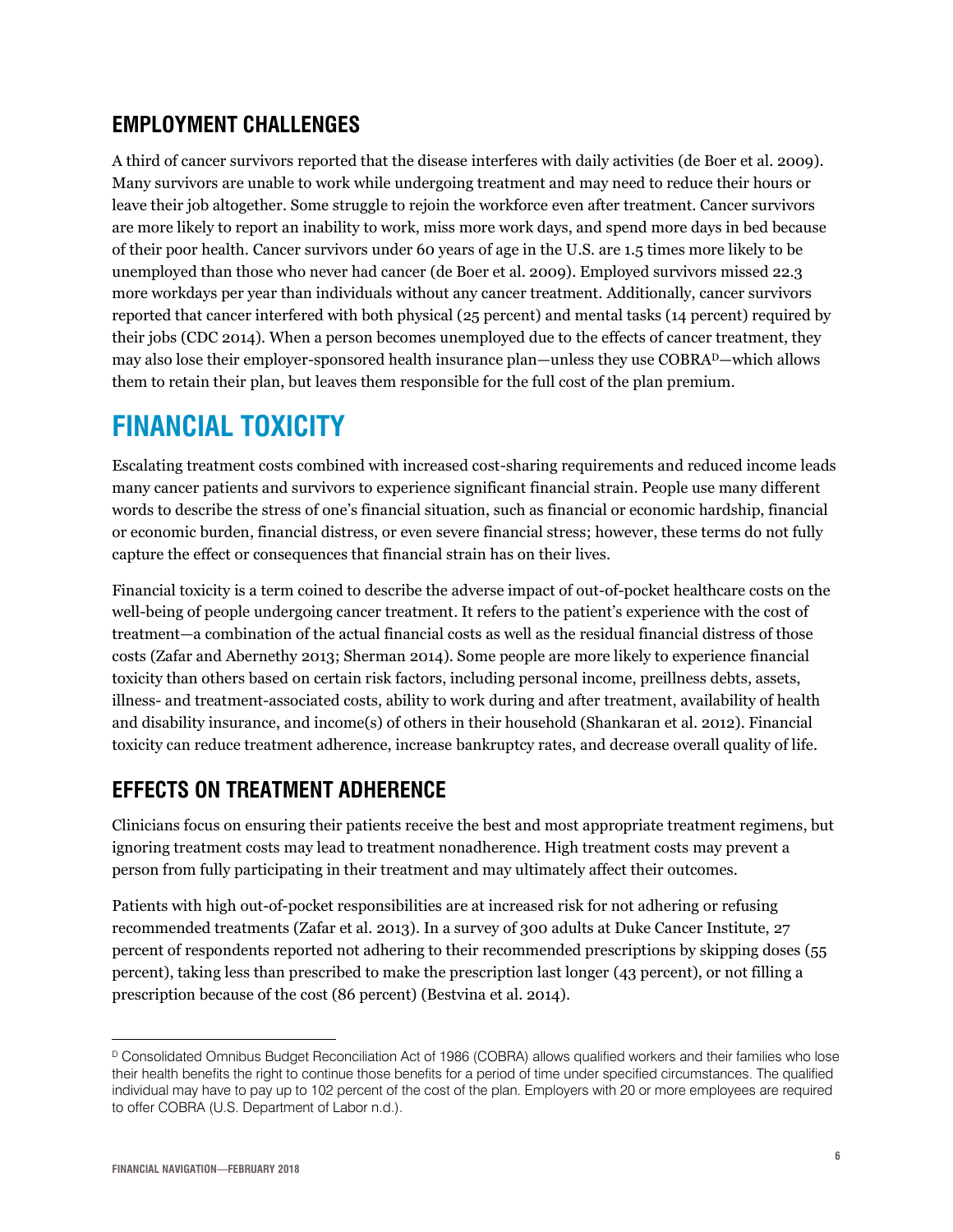Several studies found that high copays are barriers to prescription drug adherence. One study stated that patients facing copays or coinsurance costs amounting to \$500 or more for a single prescription were four times more likely to not fill their prescription than those with costs of \$100 or less. Patients who had to fill five or more prescriptions were up to 50 percent more likely to stop taking their medications than those who had to fill fewer prescriptions (Blesser Streeter et al. 2011). A study of one cancer drug identified that those with the highest copayment amounts were 70 percent more likely to discontinue use of the drug within 180 days than those with the average or lowest copayment amounts (Dusetzina et al. 2014). Another study on a cancer inhibitor for women with early stage breast cancer found that women who had a copayment of \$90 or more for a 90-day medication supply were less likely to take their medication as prescribed, either by having a gap in their supply or by not taking it at least 80 percent of the days it was prescribed for (Neugut et al. 2011).

A 2017 study found that adults diagnosed with cancer were more likely to have a change in their prescription drug use—defined by skipping doses, delaying refilling prescriptions, taking less than prescribed, requesting a lower-cost medication, purchasing medication from another country, or by using an alternative therapy—than those without a cancer history (Zheng et al. 2017).

## <span id="page-6-0"></span>**IMPACT ON QUALITY OF LIFE**

Several studies found that financial burden among those diagnosed with cancer affects their quality of life and well-being (PDQ Adult Treatment Editorial Board 2017; Chino et al. 2017). For example, people undergoing cancer treatment may reduce spending on necessities, such as food and clothing, or sell their possessions or property to cover treatment costs (Zafar et al. 2013; Meeker et al. 2016). Respondents to the 2010 National Health Interview Survey who reported that cancer caused many financial problems were much more likely to report poor mental health, poor satisfaction with social activities and relationships, and were less likely to describe their quality of life as good (Fenn et al. 2014). In a 2011 MEPS survey, those who reported having cancer-related financial burdens were also more likely to report a depressed mood and a greater likelihood of cancer-recurrence worry (Kale and Carroll 2016). Another study found that financial distress was inversely correlated with quality of life for those with advanced cancer, including rates of depression and anxiety, meaning that the higher the patient rated their financial distress, the lower they rated their quality of life (Delgado-Guay et al. 2015). Additionally, a study in Ireland found that the risk of depression was three times higher for those experiencing cancer-related financial stress (Sharp, Carsin, and Timmons 2012).

# <span id="page-6-1"></span>**POTENTIAL LIMITATIONS OF FINANCIAL ASSISTANCE PROGRAMS**

Though most cancer programs offer some form of financial counseling or assistance, they provide a limited scope of services to a limited population. Assistance may be focused on one specific episode of care rather than on the patient's overall planned treatment regimen. According to The Association of Community Cancer Centers (ACCC) (2014), though cancer programs may assist patients in obtaining health coverage, completing applications for hospital assistance or charity programs, and/or helping patients with insurance preauthorizations, they may focus solely on the uninsured—thus not adequately assisting those who are underinsured.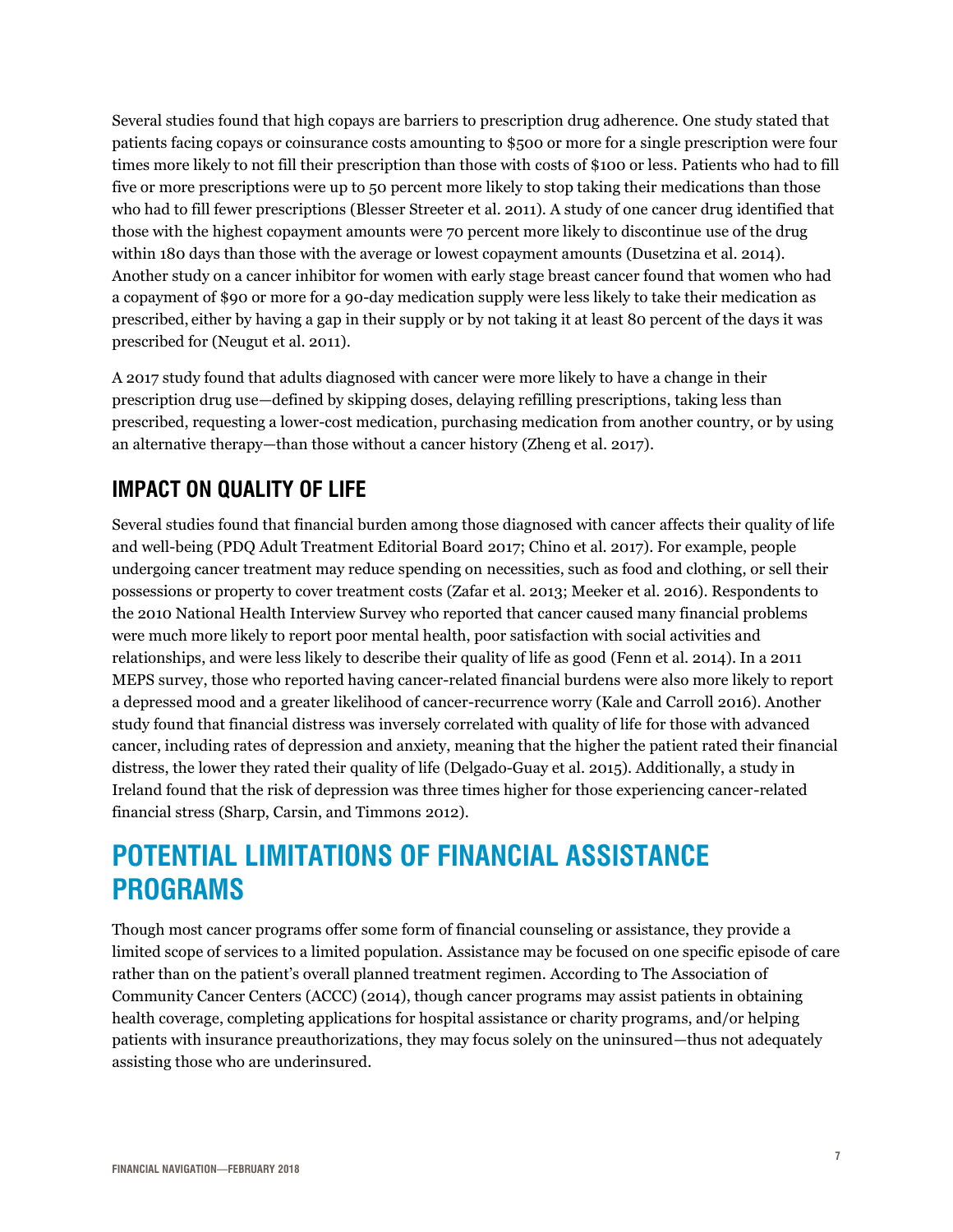Frequently it is left to the patient to learn about and reach out to available assistance programs. Studies show that most patients avoid discussing the cost of their treatment with their physicians as it relates to their financial situation (Bestvina et al. 2014; Shankaran et al. 2012).Even if patients are aware of financial assistance options, they may not realize they need help until they begin receiving medical bills, by which time it may be more difficult to access available assistance programs.

By not taking a comprehensive view of a patient's needs, these programs may cause additional harm to patients by not offering appropriate options to the patient's unique situation. For example, if there is no comprehensive review of the insurance coverage options for patients and they are simply enrolled in Medicaid, the patients may find that they have a significant spend-down requirement—the amount of income a person must spend every month on medical expenses before they qualify for Medicaid coverage—making the cost of care virtually unaffordable. But, because they are enrolled in coverage, they may not qualify for other supports.

The Advisory Board Company's Oncology Roundtable (2014) report states that most hospital financial counseling options are fragmented, with too many responsibilities divided up among registration staff, social workers, insurance navigators, and clinicians. As a result, cancer programs miss opportunities to assist patients with their costs, as well as opportunities to improve their own program's revenues.

# <span id="page-7-0"></span>**FINANCIAL NAVIGATION: A COMPREHENSIVE APPROACH**

One promising option for preventing or alleviating financial toxicity is the provision of comprehensive financial navigation services. Financial navigation programs differ from more limited financial counseling or assistance programs by proactively reaching out to all cancer patients to assess their needs for services and working closely with the patient, the care team, and administrative staff to develop and carry out a plan that alleviates the financial burdens of undergoing cancer treatment. These programs may also ease some of the psychological strain associated with paying for treatment and other costs of living—which can negatively affect treatment adherence and emotional well-being. Health systems and cancer programs that have implemented such programs, described later in this report, have found that offering comprehensive financial navigation saves the hospital money as well.

## <span id="page-7-1"></span>**FINANCIAL NAVIGATION SERVICES**

Financial navigation programs are generally staffed by financial navigators who support patients by ensuring they can afford their treatments and assisting them with obtaining resources to minimize financial stress (Tobias and Ring 2014; Sherman 2014; The Advisory Board Company 2014).Navigators take a proactive approach in reaching out and developing comprehensive plans to meet each patient's unique needs. They help patients understand their insurance options and determine what is best for their situation (often referred to as insurance optimization). When appropriate, financial navigation program staff can help patients apply for financial assistance that partially or completely covers the cost of medications and copays. If a patient has a medication with a copay they cannot afford, or their insurer is unwilling to cover it, financial navigation staff can connect them with drug replacement programs, which offer a free supply of the pharmaceutical drug. By working closely with the care team and administrative staff, the navigator ensures plans are carried out and adjusted as needed.

Financial navigation teams protect cancer program revenue by ensuring that insurance claims will be accepted by acquiring necessary preauthorization approvals, inspecting billing codes for accuracy, and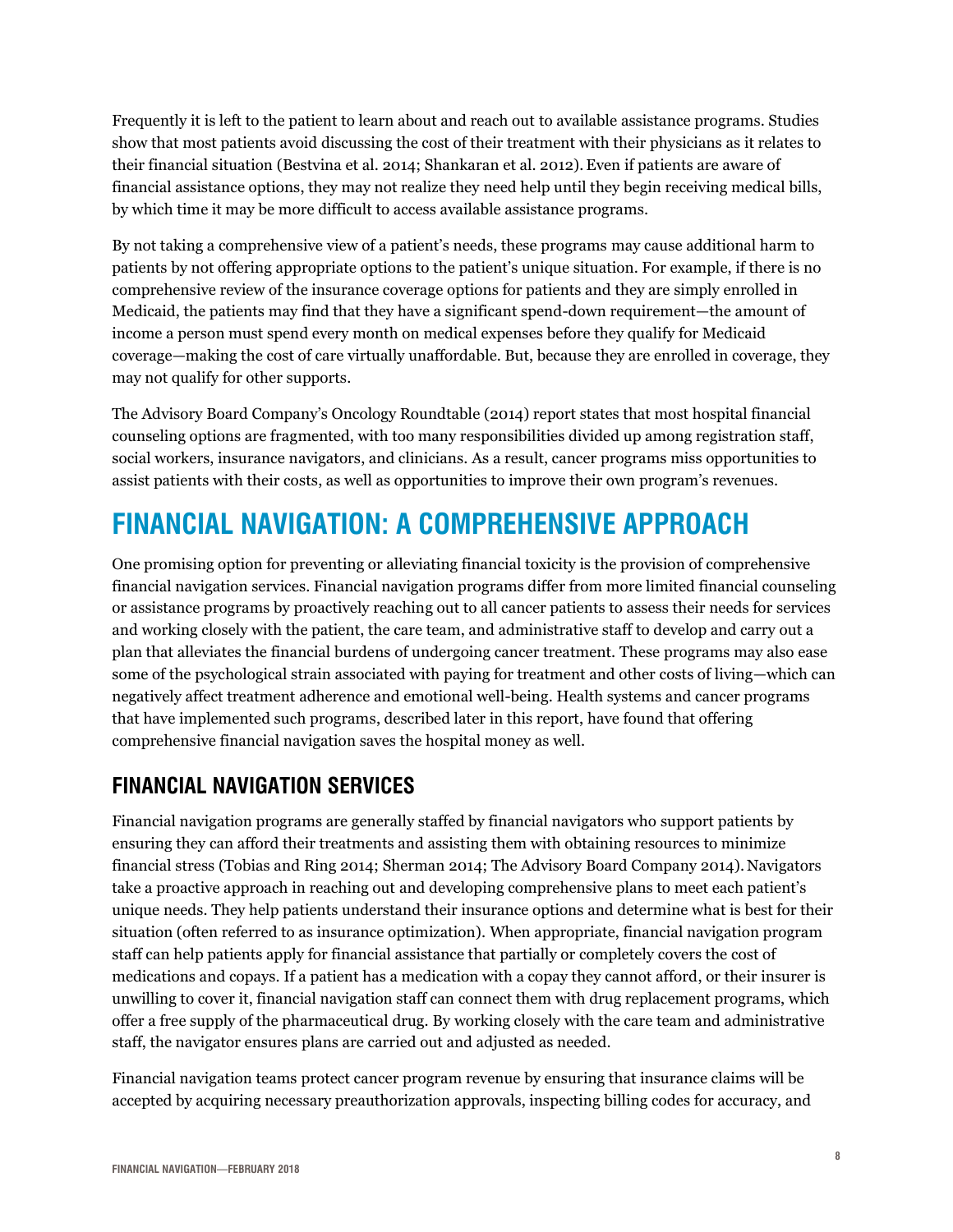including supporting documentation about medical necessity and recommended course of treatment, as needed. If a claim is denied, they quickly respond with additional information and recognized treatment guidelines, thereby increasing insurance reimbursement. They may also create individualized payment plans based on each patient's financial situation. This reduces the cost to the patient and increases the likelihood they will be able to afford their portion of the treatment costs, which helps the cancer program avoid writing off the cost of the treatment.

Some cancer programs that provide this comprehensive array of services refer to their programs as financial assistance or counseling services. For the purposes of this paper, the Financial Navigation Subcommittee refers to this comprehensive approach as "financial navigation." The subcommittee hopes that as the success and benefits of this approach become more widely recognized that the name, process, and role of financial navigators will undergo some level of standardization. Until such time, the subcommittee puts forth this information to promote what it considers best practice in financial navigation program delivery.

The information below describes and details the role of financial navigators, provides more information on the benefit of these programs for cancer programs *and* patients, and offers key considerations for implementing financial navigation programs—suggested by existing programs in the U.S.

## <span id="page-8-0"></span>**FINANCIAL NAVIGATORS: THE PROGRAM LYNCHPIN**

The following description of the role of a financial navigator is based on resources available through the Advisory Board Company's Oncology Roundtable and the ACCC, documented examples of financial navigation programs, and a survey of existing programs conducted by the Financial Navigation Subcommittee for the purposes of this report.

Typical responsibilities of a navigator include:

- Seeking out patients to work with and assist, instead of exclusively working with uninsured patients or those who directly ask for assistance. This includes educating other cancer program staff and accounts receivable about financial navigation services, so they may refer patients they identify as needing financial support.
- Reviewing and verifying all new patients' insurance status. This may need to happen on a regular basis, as insurance status may change over the course of treatment due to changes in employment status or other circumstances.
- Communicating with the patient about their insurance status, their benefit coverage (as it relates to their expected treatment plan), and the expected cost of the planned treatment. Studies find that patients are requesting this information more frequently from their providers (ACCC 2014).
- Using tools to assess a patient's risk of financial toxicity or financial stress, such as the COmprehensive Score for financial Toxicity survey or The National Comprehensive Cancer Network's (NCCN) distress management tool. These questionnaires measure patients' distress levels related to cancer treatment and income (de Sousa et al. 2014; NCCN 2018).
- Completing insurance optimization to identify the best insurance for each patient's needs. This may include helping the patient apply for primary or secondary insurance, even if it is outside of typical open enrollment periods.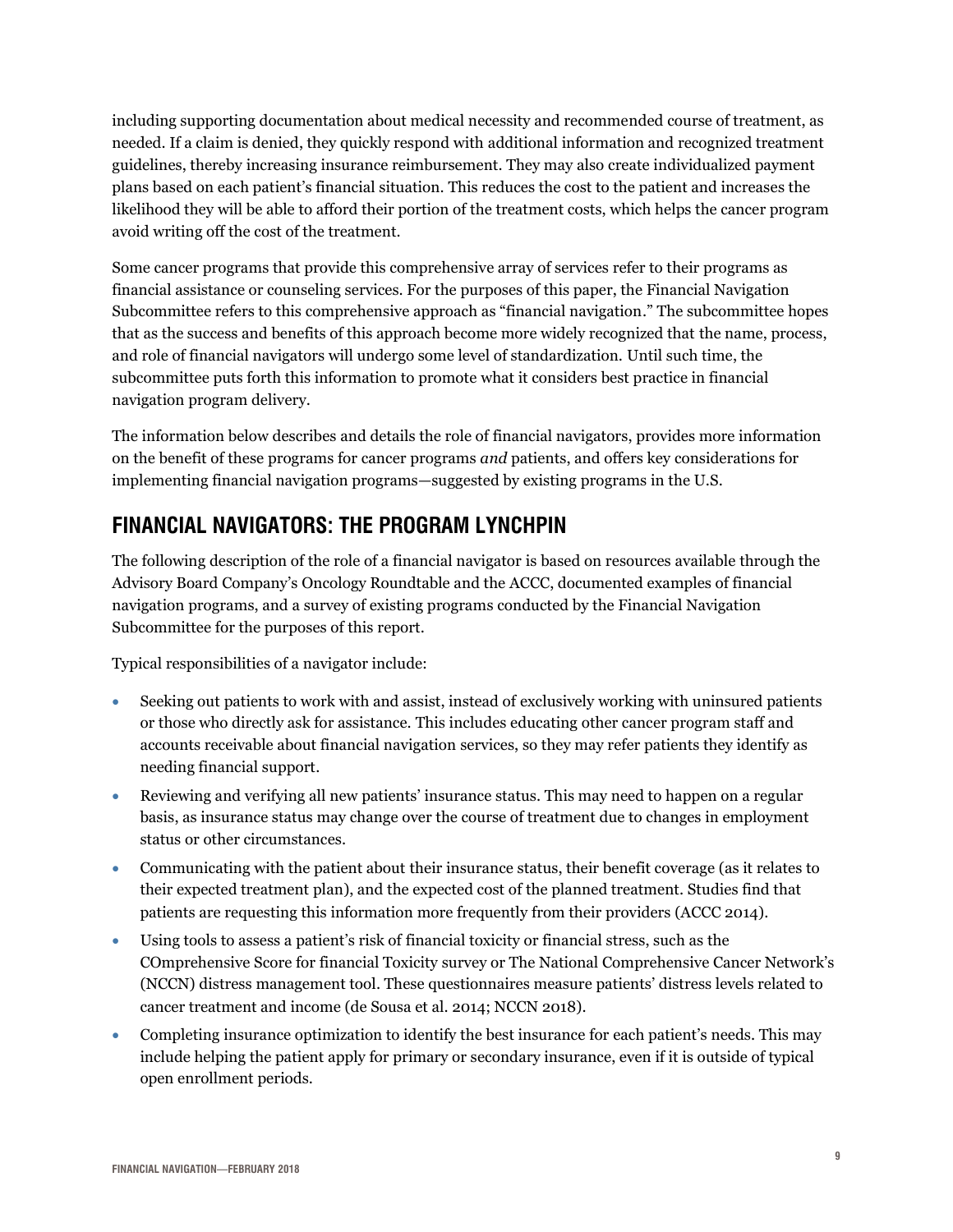- Assisting patients in accessing financial resources to cover the cost of their treatment, if needed. These may include copay assistance programs, foundation support, drug replacement programs, or the cancer program, the hospital's charity, or financial assistance options.
- Completing paperwork for patients to apply for additional insurance, payment assistance, or drug replacement programs.
- Connecting patients to other available social or financial supports, such as counseling resources or assistance in covering basic living expenses, especially if they had to stop working or have a reduced income because of treatment.
- Creating payment plans with patients, based on their financial situation and expected treatment plan, to ensure they can pay for their portion of medical care.
- Sharing the payment plan with cancer program staff, such as clinic check-in staff, who may be responsible for collecting copays at the time of the visit.
- Monitoring for potential new patients by noting changes in insurance and working with accounts receivable to identify patients with missed payments or unpaid balances. An oncology program in Cincinnati, Ohio, for example, reviews all patient balances for those who have missed at least one payment and have a balance of \$750 or more (The Advisory Board 2014).

Navigators usually reach out to patients before treatment begins and then work with them for the duration of their treatment and, ideally, are viewed as a member of the care team, communicating with patients, the clinical team, the billing department, and office support staff. To help them work directly with the cancer team and patients, navigators are typically employed by the oncology program (rather than the billing department).

Other staff may be responsible for tasks that support a comprehensive financial navigation program but are not carried out by the financial navigator directly. These activities may include submitting and acquiring preauthorization approvals with documentation for medical necessity and appealing denials from insurers with research on documented treatment guidelines.

#### <span id="page-9-0"></span>**Education and Background**

Education and background requirements for navigators can vary depending on the infrastructure and design of the financial navigation program. Although a specific person should be the main contact for an individual patient to build and maintain rapport and support service continuity, specific tasks may need to be spread across multiple roles. Financial navigators usually hold some type of postsecondary degree (associate's, bachelor's, or master's), but may have only a high-school diploma, depending on the specific needs or focus of the program. According to some survey respondents, it is rare that someone with a highschool diploma would be fully prepared for this complex position, and those with a higher professional degree may be better suited to the work.

Because financial navigators are involved with many aspects of a patient's medical treatment, programs may emphasize the need for different skills. Some programs may look for someone with a medical billing background, as oncology billing can be detailed and complex. Having a firm understanding of these billing codes is essential to supporting successful claims submissions to insurers. Others may prefer someone with a medical background, so they understand the cancer treatment process. Another program may prefer staff who understand health insurance to support patients in accessing coverage. In other cases, a person with a background and connections in pharmaceuticals may help patients access drug replacement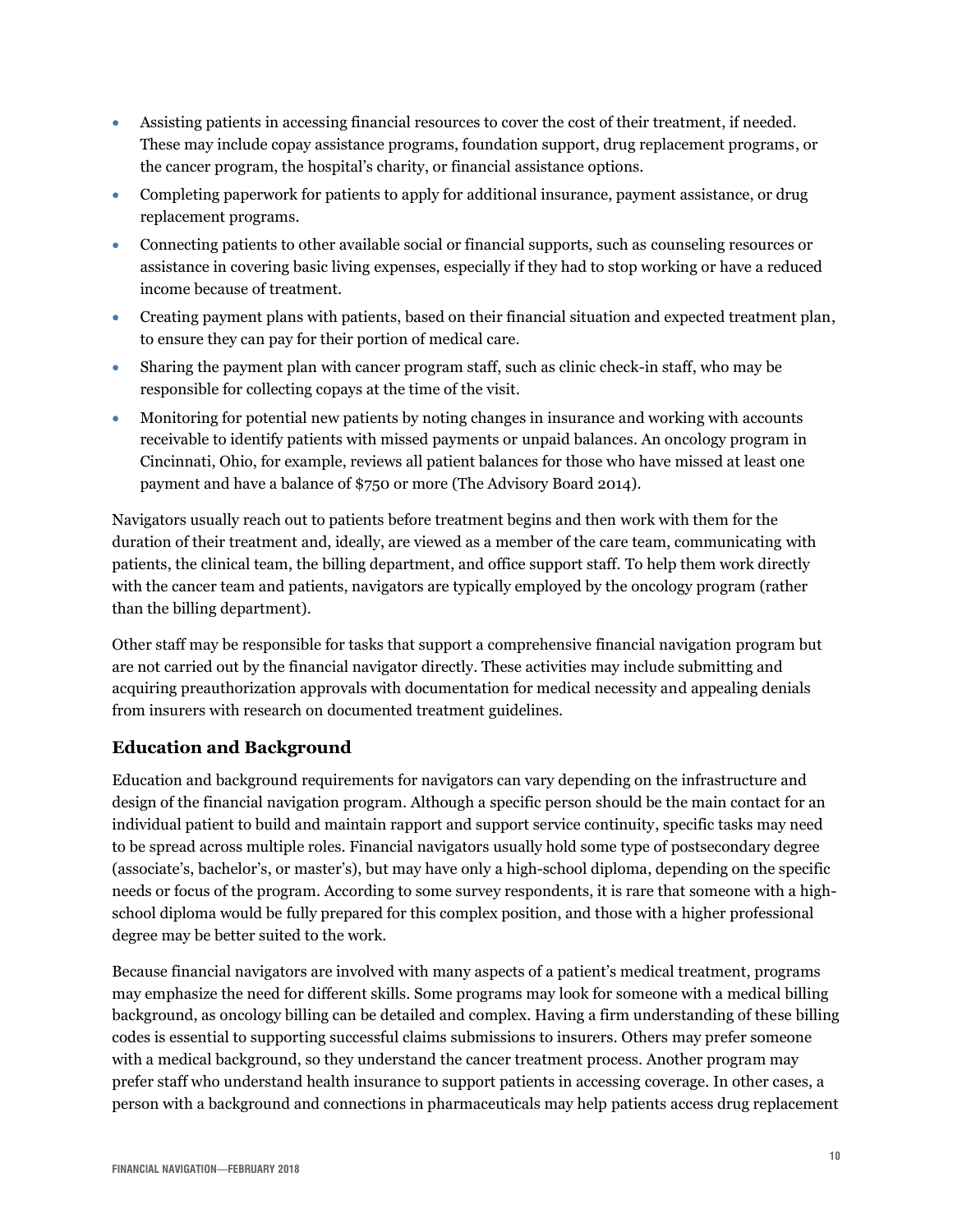programs. A social work background could be helpful when working with families who need social services or assistance in connecting them with community resources, both financial and emotional, depending on their needs.

Representatives of existing financial navigation programs said it is essential for navigators to understand and have knowledge of all insurance and assistance programs available and how these programs work together. Navigators must also build rapport with patients, so patients will openly discuss their insurance and financial situations and come with any questions or concerns throughout their treatment.

## <span id="page-10-0"></span>**BENEFITS FOR HEALTH SYSTEMS AND PATIENTS**

Financial navigation programs do not typically generate revenue, which may leave some cancer program or hospital executives reluctant to invest in implementation. However, hospitals and health systems that have implemented comprehensive financial navigation programs have seen significant savings—well above the cost of employing a dedicated financial navigator because they are so effective at recovering and protecting revenue that may otherwise have been written off. Representatives of existing financial navigation programs who responded to the subcommittee's survey reported health system savings between \$760,000 and \$4 million annually. Other programs reported obtaining millions of dollars in free or reduced-cost prescriptions for their patients (Tobias and Ring 2014).

In addition to recovering and protecting revenue, financial navigators help patients meet their financial obligations, which reduces hospital charity care and makes the financial navigation programs more sustainable. Existing financial navigation programs report reducing out-of-pocket expenses for individual patients by a few hundred dollars to \$17,000, depending on the patient's needs. Many of the programs estimated saving each patient between \$2,500 and \$12,000 in out-of-pocket costs. The programs shared that their patients experience many emotional and psychological benefits as well. As one program representative said, "the gratitude and gratefulness patients share are indescribable."

## <span id="page-10-1"></span>**IMPLEMENTATION CONSIDERATIONS**

Several cancer program representatives described challenges they faced and lessons they learned when implementing a financial navigation program. These include considerations for building stakeholder support, documenting financial contributions, being proactive, and having adequate staff training and tools to support success.

#### <span id="page-10-2"></span>**Stakeholder Support**

Several programs emphasized the importance of building support with all stakeholders before implementation. This can be done by explaining what financial toxicity is, how it affects treatment adherence, and how financial navigation can help patients and the cancer program. As one program representative reported, a health system or hospital may think that they are already providing support if they offer a financial assistance program, but there is often a difference between the level of assistance they are delivering and a comprehensive financial navigation program.

Survey respondents indicated that patients are unlikely to discuss their concerns about affording treatment costs with their care team, so physicians and others may be unaware of the financial distress patients experience. Strategies for increasing awareness and understanding of the issue include implementing a distress screening tool to identify the extent of need, review the extent to which treatment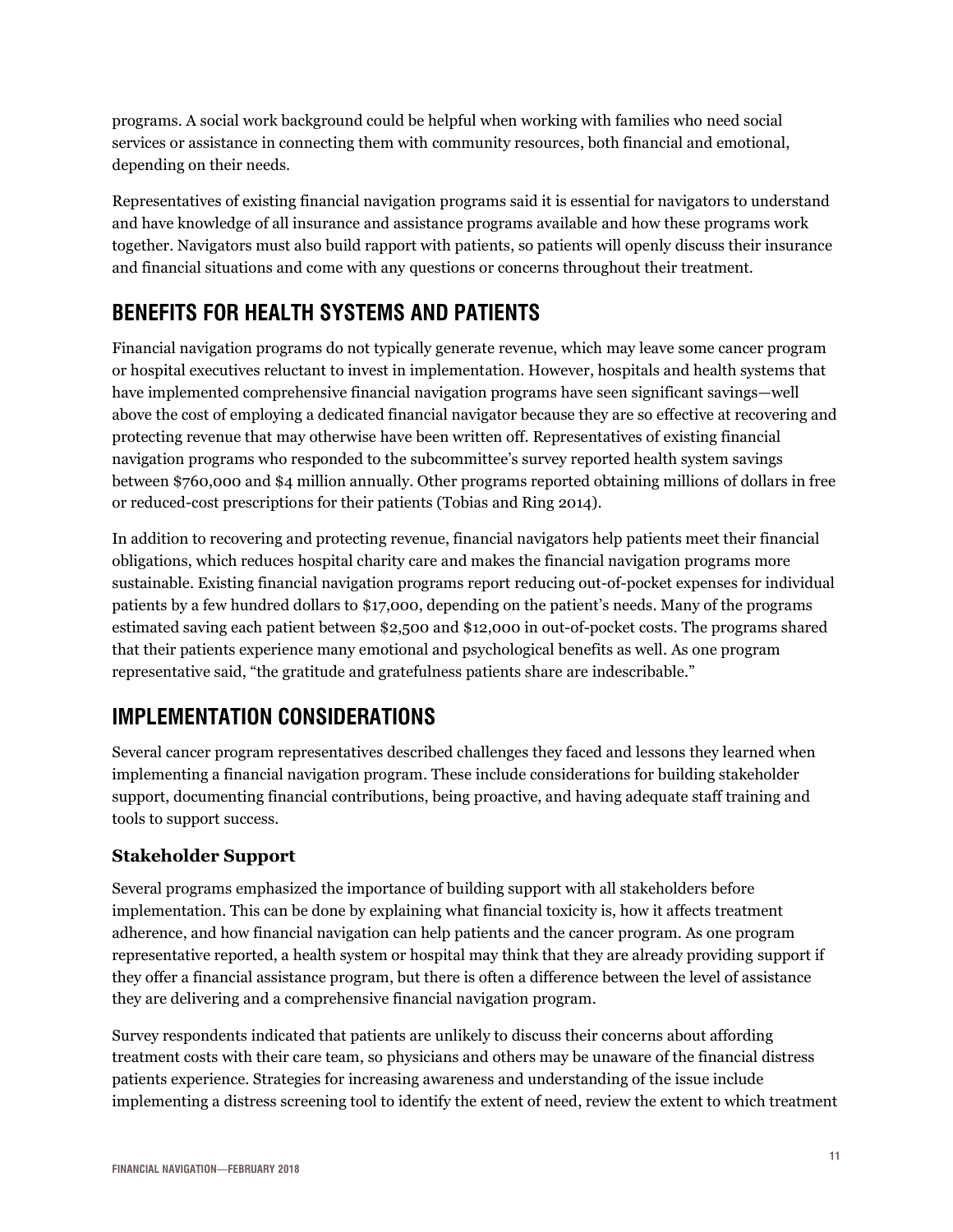costs are written off or go through internal charity programs, and review patient accounts to identify whether patients are up to date on payments, what balances they carry, how many balances are sent to collections, and for what amount. This information can be used to build a case for program implementation and identify patients who need more assistance.

Hospitals may want to begin with a pilot program that allows cancer program executives to explore the potential benefits of financial navigation services before committing to a full program. One hospital that took this approach went on to save the cancer program over \$250,000 in less time than expected and, as a result, implemented the navigation services permanently (see Mercy Health Saint Mary's on page 14).

#### <span id="page-11-0"></span>**Financial Contributions**

Once a financial navigation program is in place, program representatives recommend tracking as much data as possible, including detailed accounts of how much assistance is provided and by which organizations, companies, and foundations. This data can be used to calculate a return on investment to demonstrate the value of the financial navigation program, promoting sustainability or even expansion. Several program representatives indicated that they hired additional financial navigators over time due to programs' success.

#### <span id="page-11-1"></span>**Proactive Patient Identification**

Program representatives recommend being as proactive as possible by identifying potential clients early on and even meeting with all new cancer patients to assess their likelihood for needing support. Programs report that this reduces larger financial issues in the long run, especially as financial distress can affect treatment adherence. Related to this, programs have found it necessary to regularly communicate with and educate the entire treatment team, including providers and the finance and billing departments, about the program to maintain consistent understanding and support and ensure patients are referred to financial navigation services appropriately.

#### <span id="page-11-2"></span>**Staff Training and Tools**

Some programs stressed the importance of having staff who stay updated on insurance and financial assistance program information to effectively assist patients. Many existing programs highlighted the difficulties staff encounter in staying on top of constantly changing insurance options and prescription benefits. Some of these challenges include yearly fluctuations in insurers' offered plans; covered medications starting out on an insurer's approved list but moving off with little notice; and the variability in open enrollment periods. Additionally, assistance programs have differing eligibility criteria and time frames for accepting applications. One existing financial navigation program recommends using Vivor's PayRx Navigator (vivor.com), an online tool that identifies foundations from which patients may be eligible to receive assistance. The tool can also alert navigators when a foundation begins accepting new assistance applications, so they do not have to continuously monitor the program's status. Tailor Med (tailormed.com) and Assist Point [\(assistpoint.com\)](https://assistpoint.com/) are other online tools that can help financial navigators identify sources of financial support for their patients.

Program representatives indicated that adequate training and support for the financial navigators is essential. Some recommend working with a qualified financial navigation trainer or learning from a successful program to support the staff in this complex role. Several organizations created tools to assist hospitals in developing this integral program and position. The ACCC and its Financial Advocacy Network have created (and made available online) a large array of resources to support individuals and programs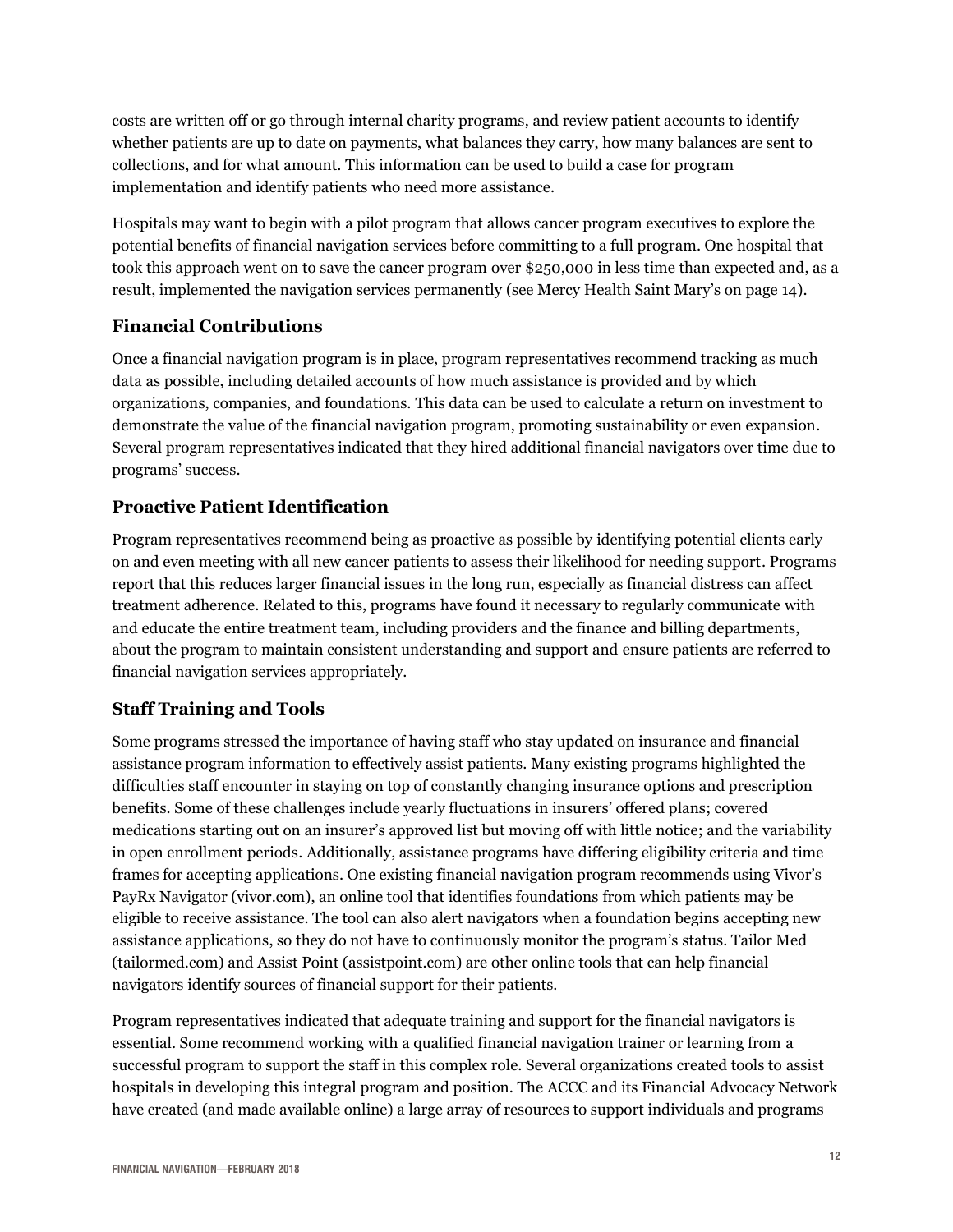in offering comprehensive and complete financial advocacy to their patients. More information and resources can be found at www.accc-cancer.org.

## <span id="page-12-0"></span>**CASE STUDIES**

The following are examples of financial navigation programs in Michigan and other states in the Midwestern U.S. Apart from Green Bay Oncology, the program descriptions come from information submitted through the survey conducted by the Financial Navigation Subcommittee.

#### <span id="page-12-1"></span>**Advocate Sherman Hospital**

Advocate Sherman Hospital Cancer Center in Elgin, Illinois, implemented its financial navigation program in October 2015 and employs one full-time equivalent (FTE) oncology financial navigator. The hospital saw the need for this program because the stress screening tool it was using showed that many patients were struggling with financial or insurance distress, and nurses reported that patients were expressing concerns about their finances related to treatment.

The financial navigator meets with all new cancer patients to review their insurance status and out-ofpocket responsibilities. The program focuses on those who have Medicare, Medicaid, or no insurance, as well as those who have commercial insurance with a large out-of-pocket responsibility. They identify options to help mitigate patients' costs through insurance optimization, identifying copay assistance and medication assistance programs, and offering billing and financial assistance options. The financial navigator also monitors insurance claim denials. The level of assistance varies by patient, but the program has served over 650 patients since its inception.

Since January 2016, Advocate Sherman Hospital estimates the financial navigation program (housed in its cancer center) has saved the hospital \$1.5 million and its patients roughly \$2.5 million. While the level of financial help varies significantly, it has saved patients an average of \$3,900—with a savings range of a few hundred dollars to \$12,000. The program finds that, because of financial navigation support, cancer patients do not have to draw down their retirement savings or take other drastic financial measures to pay for treatment.

#### <span id="page-12-2"></span>**Aurora Health Care**

Aurora Health Care, a nonprofit health system headquartered in Milwaukee, Wisconsin, has had a financial navigation program for about ten years, but formalized its processes over the past four. Instead of dedicated financial navigators, the program is composed of three departments that work closely together: the preservice, oncology social worker, and financial advocate teams. Preservice staff identify cancer patients at risk of financial distress by reviewing their out-of-pocket medical expenses, medical benefits, and treatment plan. Specially trained oncology social workers then work with referred patients to explore ways to reduce treatment costs and help with other nonfinancial needs. The financial advocate department is notified when a patient receives financial assistance, so their billing file can be appropriately monitored for insurance reimbursement, financial assistance opportunities, and payments made by patients according to the agreed-upon payment plan. These three departments work closely with the whole treatment team, including nurses and physicians, to receive referrals and provide comprehensive support to meet patients' financial assistance needs.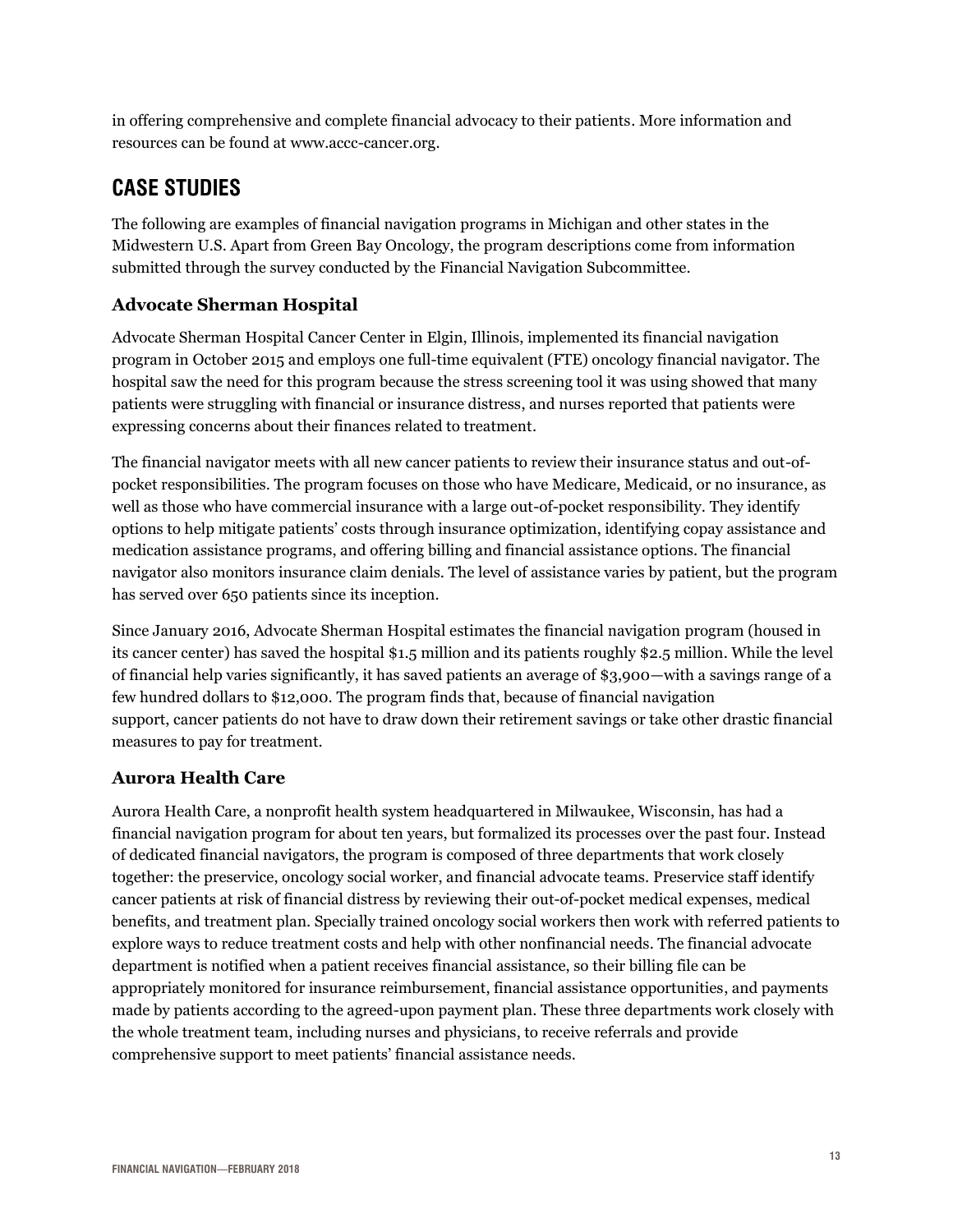#### <span id="page-13-0"></span>**Green Bay Oncology**

Green Bay Oncology in northeastern Wisconsin and the eastern Upper Peninsula in Michigan employs six financial counselors across six cancer centers with over 15 clinical staff, including oncologists, nurse practitioners, and physician assistants. The financial counselors review insurance coverage; submit preauthorizations; review network providers; appeal insurance denials; submit all paperwork and apply for charity care, foundation assistance, pharmaceutical support, and hospital write off; order medications through the pharmacy, verify testing coverage, and work with social workers and nurses. They are the first point of contact for billing questions and discussing financial burden and payment options with patients (Green Bay Oncology 2017).

In 2015, Green Bay Oncology saved patients more than \$1 million in out-of-pocket expenses, and the hospital took in over \$436,000 from foundations and pharmaceutical copay cards. The amount of funding the hospital has taken in each year has increased since 2011, when it brought in about \$168,000 (Green Bay Oncology 2017).

#### <span id="page-13-1"></span>**Mercy Health Saint Mary's**

The financial navigation program at Lacks Cancer Center at Mercy Health Saint Mary's in Grand Rapids, Michigan, started in 2008. The program has 1.6 FTE financial navigators who have served over 2,500 patients since the program's inception, which is about 30 percent of the cancer center's patient population. The program originated out of a recognition that cancer program staff responsible for addressing financial distress did not have the expertise to address the complex needs of patients. They identified a need to increase understanding of patients' financial challenges and train designated employees to work with patients on these issues.

The program's financial navigators identify patients in need and proactively assist them by optimizing their insurance and helping them apply for and receive support from external assistance programs. The navigators will work with any oncology patient, but they focus on those who are uninsured, underinsured, on Medicare, and those with stage IV cancer. The financial navigators focus on removing financial barriers for patients so that they can receive recommended treatment.

The Lacks Cancer Center saved the hospital over \$265,000 in its initial six-month pilot program and saved an estimated \$16 million since 2008 in costs that would have otherwise been written off or gone to their charity program (Sherman 2014). Additionally, out-of-pocket responsibilities were reduced by an average of \$5,000 per patient. According to program staff, patients reported that they have never seen a program like this before and say how helpful it is. The program has received national recognition for its proactive and creative approach to dealing with financial toxicity.

#### <span id="page-13-2"></span>**Munson Health Care**

The Cowell Family Cancer Center at Munson Healthcare in Northwest Michigan has had a financial navigation program since September 2013 and employs two financial navigators. The cancer center started the program because they saw patients struggling with financial distress. Financial navigators assist uninsured and underinsured oncology and hematology patients as well as any patient undergoing infusion. They are the main point of contact for these patients and act as a liaison between the patients and the physicians, social workers, nurses, the business office, and the pharmacy. The financial navigators conduct insurance optimization, help with necessary insurance and assistance program enrollments, and work to obtain financial assistance through foundations, pharmaceutical companies, as well as internal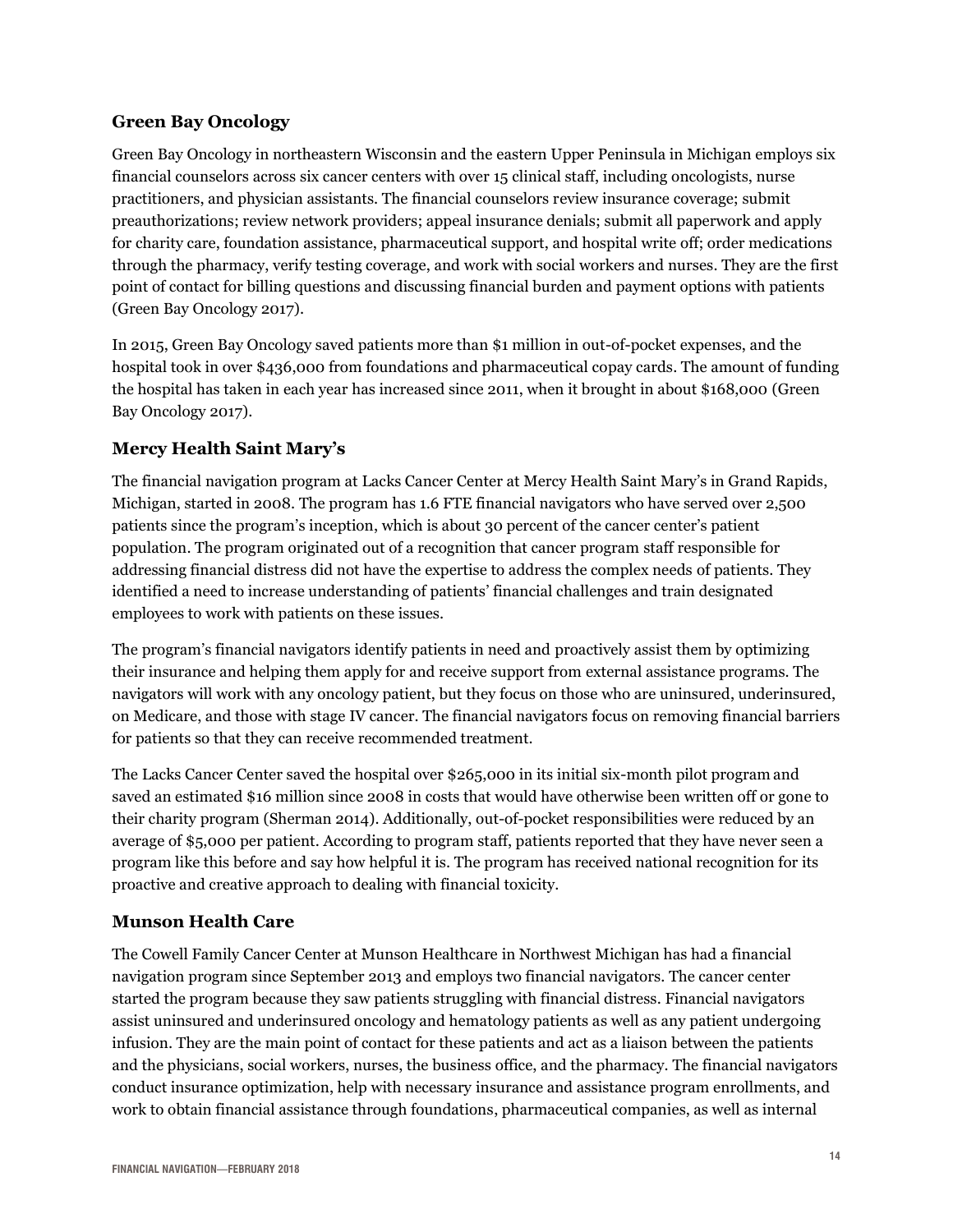funding supports. They are a part of a multidisciplinary team and attend tumor board meetings and multidisciplinary clinics to identify potential clients. They serve about 20 percent of the cancer center's patient population, which is about 250 patients per year.

Since September 2013, the Cowell Family Cancer Center financial navigation program has saved an estimated \$4 million each year, with a total savings of approximately \$12 million since the program's inception. It estimates having saved patients an average of \$17,500 in out-of-pocket medical expenses. According to staff, their program receives high patient satisfaction scores and positive personal letters from patients expressing gratitude for the financial support they received.

#### <span id="page-14-0"></span>**St. John Providence**

St. John Providence in Southeast Michigan has had a financial navigation program since May 2011 and employs two full-time oncology financial counselors to work with cancer patients with no insurance, on Medicaid, have Medicare only, or those with high out-of-pocket costs to advise and assist them with accessing available financial assistance programs. The counselors work with about 500 patients each year, which they estimate to be about 25 percent of the health system's cancer population. The counselors work with the medical team to ensure patients have access to and receive all necessary medications for their treatment. They have found that because of this support, patients are staying on their medications and adhering to their treatment plans, which they believe can potentially lead to a longer life.

The financial counseling program at St. John Providence saves the hospital an estimated \$2 million each year with a total of \$10 million saved since the program's inception in 2011. The program saves patients an average of \$2,500 in reduced drug and treatment costs. According to program staff, patients are very appreciative of this assistance, and some have said that they do not know how they would have been able to continue treatment if they did not receive assistance with costs, including prescriptions.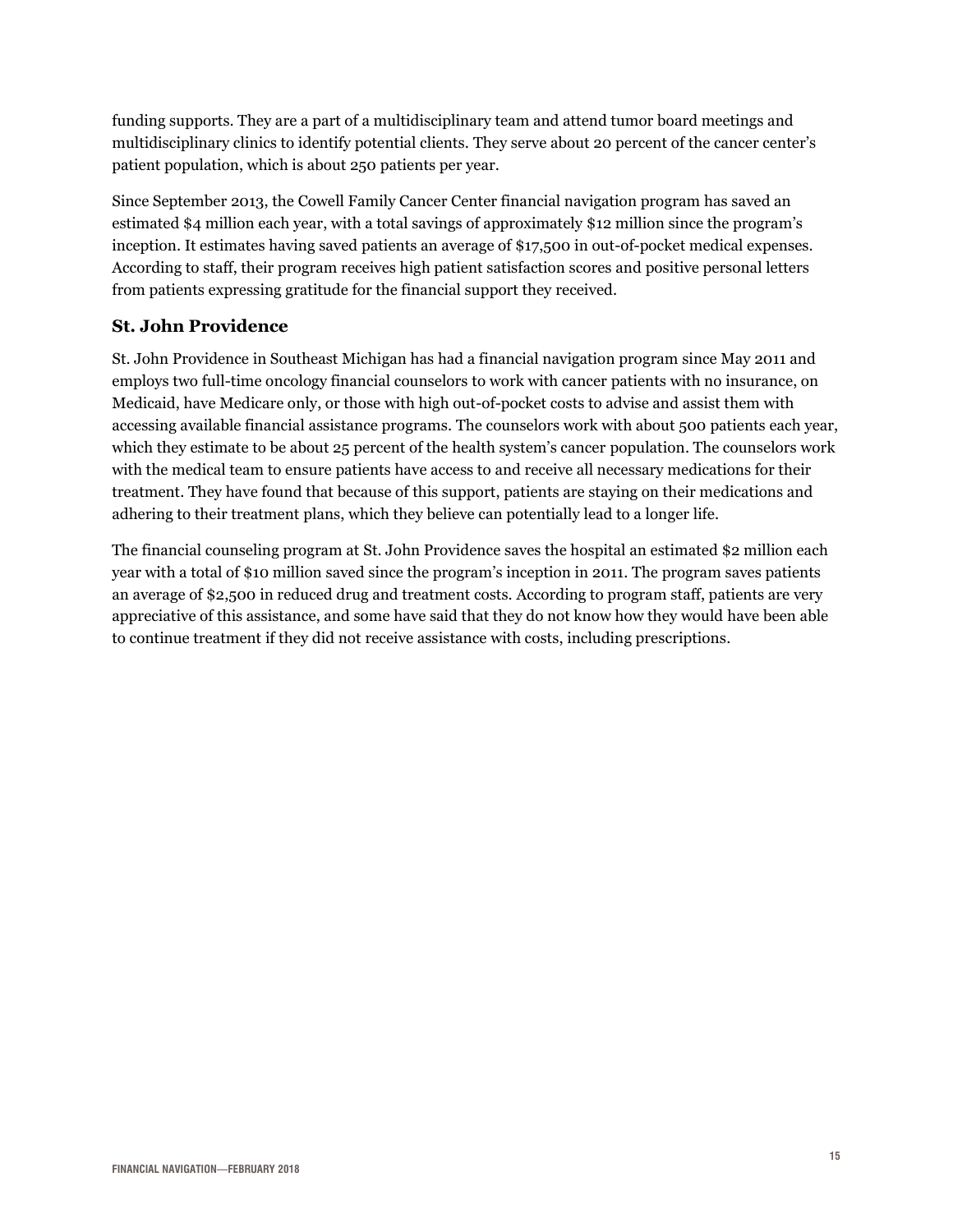# <span id="page-15-0"></span>**ATTACHMENT A: MICHIGAN CANCER CONSORTIUM SURVIVORSHIP WORKGROUP SUBCOMMITTEE MEMBERS**

Louise Bedard, Michigan Oncology Quality Consortium

Shelley Corp, St. John Providence

Deb Doherty, Chairperson of Michigan Cancer Consortium Survivorship Workgroup

Pat Gavin, cancer survivor and advocate, Michigan Cancer Consortium Survivorship Workgroup member (Pat Gavin died December 18, 2017)

Kathy LaRaia, Munson Medical Center

Catherine Patterson, St. John Providence

Thomas Rich, American Cancer Society, Michigan Cancer Consortium Survivorship Workgroup member

Dan Sherman, Mercy Health Saint Mary's, Lacks Cancer Center

Julie Hammon, Oaklawn Hospital

Debbie Webster, Michigan Department of Health and Human Services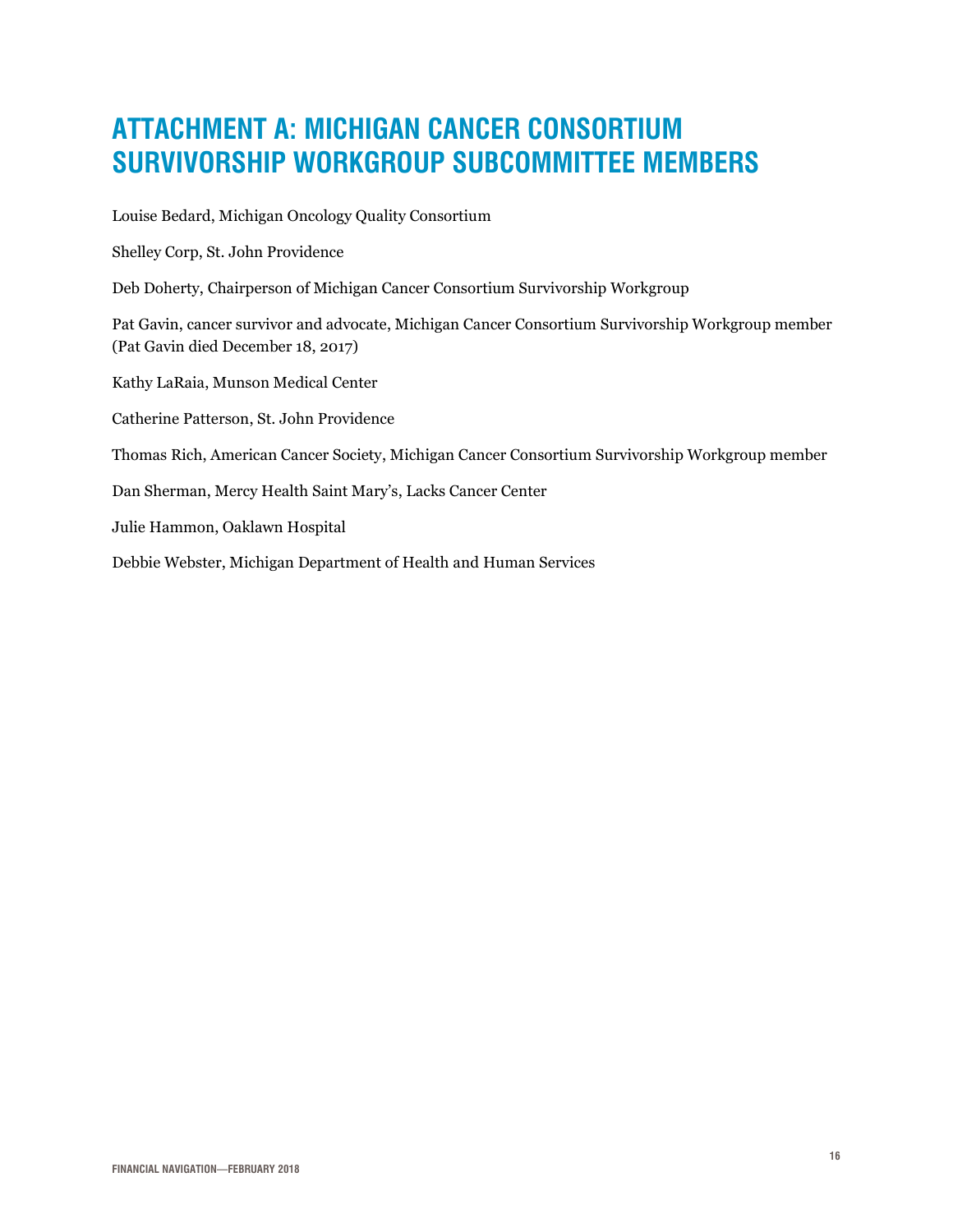## <span id="page-16-0"></span>**REFERENCES**

- The Advisory Board Company. October 2014. *Cancer Patient Financial Navigation: Helping Patients Manage Their Costs While Protecting Program Margins*. Accessed January 17, 2018. Washington D.C.: The Advisory Board Company. [https://www.advisory.com/research/oncology](https://www.advisory.com/research/oncology-roundtable/studies/2014/cancer-patient-financial-navigation)[roundtable/studies/2014/cancer-patient-financial-navigation](https://www.advisory.com/research/oncology-roundtable/studies/2014/cancer-patient-financial-navigation)
- American Cancer Society. 2017. *Cancer Facts & Figures.* Accessed August 3, 2017. Atlanta: American Cancer Society. [https://www.cancer.org/content/dam/cancer-org/research/cancer-facts-and](https://www.cancer.org/content/dam/cancer-org/research/cancer-facts-and-statistics/annual-cancer-facts-and-figures/2017/cancer-facts-and-figures-2017.pdf)[statistics/annual-cancer-facts-and-figures/2017/cancer-facts-and-figures-2017.pdf](https://www.cancer.org/content/dam/cancer-org/research/cancer-facts-and-statistics/annual-cancer-facts-and-figures/2017/cancer-facts-and-figures-2017.pdf)
- American Cancer Society. January 2018. "Economic Impact of Cancer." *American Cancer Society.*  Accessed January 5, 2018. [https://www.cancer.org/cancer/cancer-basics/economic-impact-of](https://www.cancer.org/cancer/cancer-basics/economic-impact-of-cancer.html)[cancer.html](https://www.cancer.org/cancer/cancer-basics/economic-impact-of-cancer.html)
- The Association of Community Cancer Centers. 2014. "Are We Meeting the Needs of Our Cancer Patients?" *Financial Advocacy Network*. Accessed July 20, 2017. [http://www.accc](http://www.accc-cancer.org/resources/pdf/FAN/FAN-Trends-Survey-Summary-2014.pdf)[cancer.org/resources/pdf/FAN/FAN-Trends-Survey-Summary-2014.pdf](http://www.accc-cancer.org/resources/pdf/FAN/FAN-Trends-Survey-Summary-2014.pdf)
- Bestvina, Christine M., Leah L. Zullig, Christel Rushing, Fumiko Chino, and Gregory P. Samsa. May 2014. "Patient-oncologist Cost Communication, Financial Distress, and Medication Adherence." *Journal of Oncology Practice* 10 (3): 162–167. doi: [10.1200/JOP.2014.001406](http://ascopubs.org/doi/10.1200/JOP.2014.001406)
- Blesser Streeter, Sonya, Lee Schwartzberg, Nadia Husain, and Michael Johnsrud. May 2011. "Patient and Plan Characteristics Affecting Abandonment of Oral Oncolytic Prescriptions." *Journal of Oncology Practice* 7 (35): 46s–51s. doi: [10.1200/JOP.2011.000316](http://ascopubs.org/doi/abs/10.1200/jop.2011.000316)
- de Boer, Angela G., Taina Taskila, Anneli Ojajärvi, Frank J.H. van Dijk, and Jos Verbeek. February 18, 2009. "Cancer Survivors and Unemployment: A Meta-analysis and Meta-regression." *JAMA* 301 (7): 753–762[. http://jamanetwork.com/journals/jama/fullarticle/183387](http://jamanetwork.com/journals/jama/fullarticle/183387)
- Chino, Fumiko, Jeffrey M. Peppercorn, Christel Rushing, Arif H. Kamal, Ivy Altomare, Greg Samsa, and Yousuf Zafar. August 2017. "Out-of-Pocket Costs, Financial Distress, and Underinsurance in Cancer Care." *JAMA Oncology* 3 (11): 1582–1584. Accessed August 21, 2017. <http://jamanetwork.com/journals/jamaoncology/fullarticle/2648318>
- Collins, Sara R., Petra W. Rasmussen, Sophie Beutel, and Michelle M. Doty. May 20, 2015. "The Problem of Underinsurance and How Rising Deductibles Will Make It Worse—Findings from the Commonwealth Fund Biennial Health Insurance Survey, 2014*." The Commonwealth Fund* 13: 1– 22. [http://www.commonwealthfund.org/publications/issue-briefs/2015/may/problem-of](http://www.commonwealthfund.org/publications/issue-briefs/2015/may/problem-of-underinsurance)[underinsurance](http://www.commonwealthfund.org/publications/issue-briefs/2015/may/problem-of-underinsurance)
- Delgado-Guay, Marvin, Jeanette Ferrer, Alyssa G. Rieber, Wadih Rhondali, Supakarn Tayjasanant, Jewel Ochoa, Hilda Cantu, et al. September 2015. "Financial Distress and Its Associations with Physical and Emotional Symptoms and Quality of Life Among Advanced Cancer Patients." *The Oncologist* 20 (9): 1092–1098.<http://theoncologist.alphamedpress.org/content/20/9/1092.full.pdf>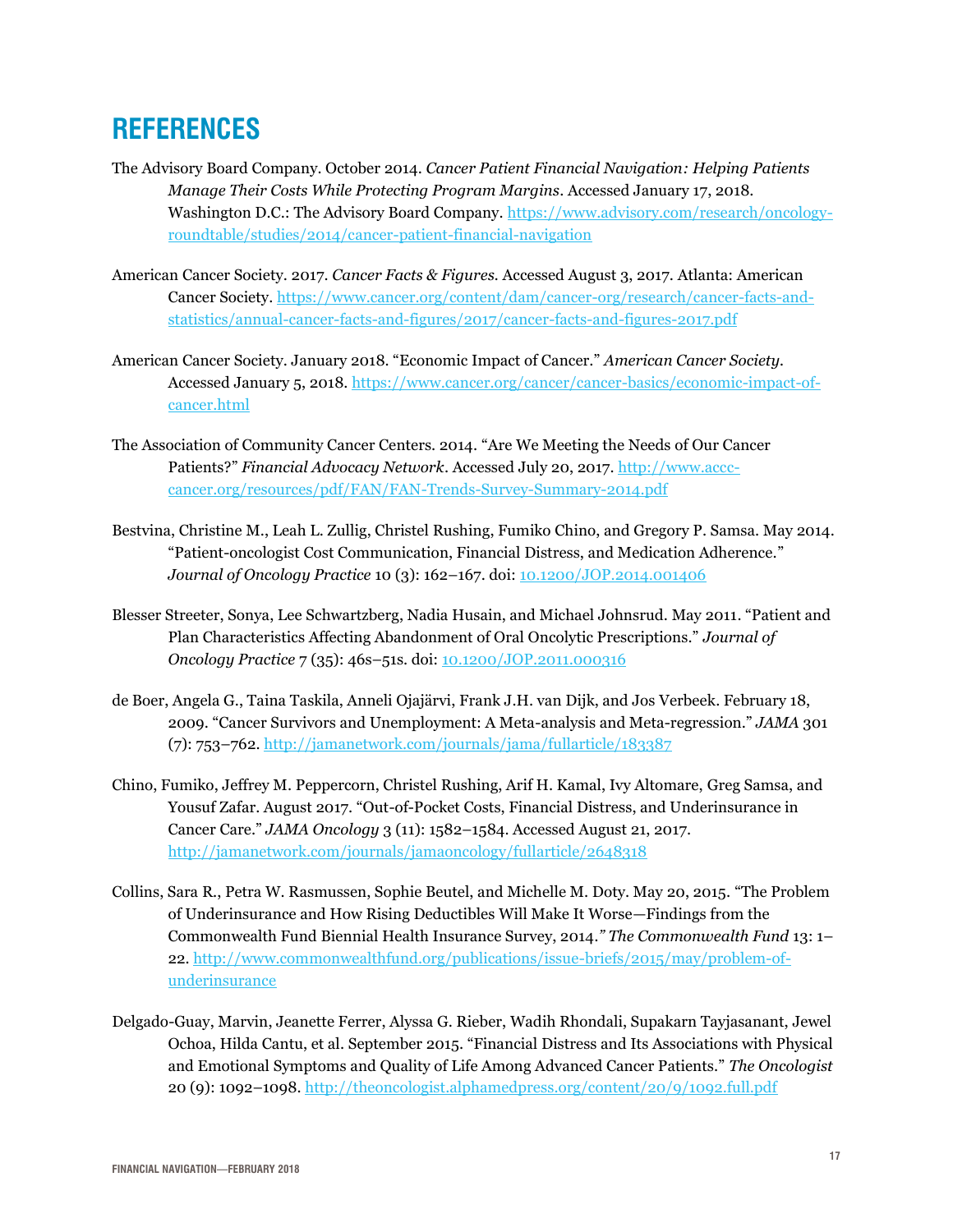- Dusetzina, Stacie B., Aaron N. Winn, Gregory A. Abel, Haiden A. Huskamp, and Nancy L. Keating. February 2014. "Cost Sharing and Adherence to Tyrosine Kinase Inhibitors for Patients with Chronic Myeloid Leukemia." *Clinical Oncology* 32 (4): 306–311. doi: [10.1200/JCO.2013.52.9123](http://ascopubs.org/doi/full/10.1200/JCO.2013.52.9123)
- Fenn, Kathleen M., Suzanne B. Evans, Ruth McCorkle, Michael P. DiGiovanna, Lajos Pusztai, Tara Sanft, Erin W. Hofstatter, et al. September 2014. "Impact of Financial Burden of Cancer on Survivors' Quality of Life." *Journal of Oncology Practice* 10 (5): 332–338. doi: [10.1200/JOP.2013.001322](http://ascopubs.org/doi/full/10.1200/JOP.2013.001322)
- Finkelstein, Eric A., Florence K. Tangka, Justin G. Trogdon, Susan A. Sabatino, and Lisa C. Richardson. November 6, 2009. "The Personal Financial Burden of Cancer for the Working-Aged Population." *The American Journal of Managed Care* 15 (11): 801–806[. http://www.ajmc.com/journals/](http://www.ajmc.com/journals/issue/2009/2009-11-vol15-n11/ajmc_09nov_finkelstein801to806/P-2) [issue/2009/2009-11-vol15-n11/ajmc\\_09nov\\_finkelstein801to806/P-2](http://www.ajmc.com/journals/issue/2009/2009-11-vol15-n11/ajmc_09nov_finkelstein801to806/P-2)
- Fussman, C. June 2017. *Health Risk Behaviors within the State of Michigan: 2015 Behavioral Risk Factor Survey. 29th Annual Report.* Lansing: Michigan Department of Health and Human Services, Lifecourse Epidemiology and Genomics Division. Accessed January 9, 2018. [http://www.michigan.gov/documents/mdhhs/2015\\_MiBRFS\\_Annual\\_Report\\_FINAL\\_578283\\_](http://www.michigan.gov/documents/mdhhs/2015_MiBRFS_Annual_Report_FINAL_578283_7.pdf) [7.pdf](http://www.michigan.gov/documents/mdhhs/2015_MiBRFS_Annual_Report_FINAL_578283_7.pdf)
- Green Bay Oncology. January 21, 2017. "Financial Counselors: A Must Have in Oncology." *Green Bay Oncology Blog.* Accessed August 7, 2017[. http://gboncology.com/blog/financial-counselors-a](http://gboncology.com/blog/financial-counselors-a-must-have-in-oncology/)[must-have-in-oncology/](http://gboncology.com/blog/financial-counselors-a-must-have-in-oncology/)
- Guy Jr., Gery P., Donatus U. Ekwueme, K. Robin Yabroff, Emily C. Dowling, Chunyu Li, Juan L. Rodriguez, Janet S. de Moor, and Katherine S. Virgo. October 20, 2013. "Economic Burden of Cancer Survivorship Among Adults in the United States." *Journal of Clinical Oncology* 31 (30): 3749–3757. <http://ascopubs.org/doi/pdf/10.1200/JCO.2013.49.1241>
- Guy Jr., Gery P., K. Robin Yabroff, Donatus U. Ekwueme, Katherine S. Virgo, Xuesong Han, Matthew P. Banegas, Anita Soni, et al. December 2015. "Healthcare Expenditure Burden Among Non-elderly Cancer Survivors, 2008–2012." *American Journal of Preventive Medicine* 49 (6): S489–S497. <https://doi.org/10.1016/j.amepre.2015.09.002>
- The Henry J. Kaiser Family Foundation. 2015. "State Health Facts: Employer-Sponsored Coverage Rates for the Nonelderly by Age." *The Henry J. Kaiser Family Foundation.* Accessed January 9, 2017. [https://www.kff.org/other/state-indicator/rate-by-age-2/?currentTimeframe=1&sortModel=](https://www.kff.org/other/state-indicator/rate-by-age-2/?currentTimeframe=1&sortModel=%7B%22colId%22:%22Location%22,%22sort%22:%22asc%22%7D) [%7B%22colId%22:%22Location%22,%22sort%22:%22asc%22%7D](https://www.kff.org/other/state-indicator/rate-by-age-2/?currentTimeframe=1&sortModel=%7B%22colId%22:%22Location%22,%22sort%22:%22asc%22%7D)
- The Henry J. Kaiser Family Foundation. September 22, 2015. "2015 Employer sponsored Health Benefits Survey." *The Henry J. Kaiser Family Foundation.* Accessed January 9, 2018. <http://www.kff.org/report-section/ehbs-2015-section-seven-employee-cost-sharing/>
- The Henry J. Kaiser Family Foundation. September 14, 2016. "2016 Employer Health Benefits Survey Exhibit D: Average Annual Health Insurance Premiums and Worker Contributions for Family Coverage, 2006-2016." *The Henry J. Kaiser Family Foundation.* Accessed August 21, 2017. <http://www.kff.org/report-section/ehbs-2016-summary-of-findings/>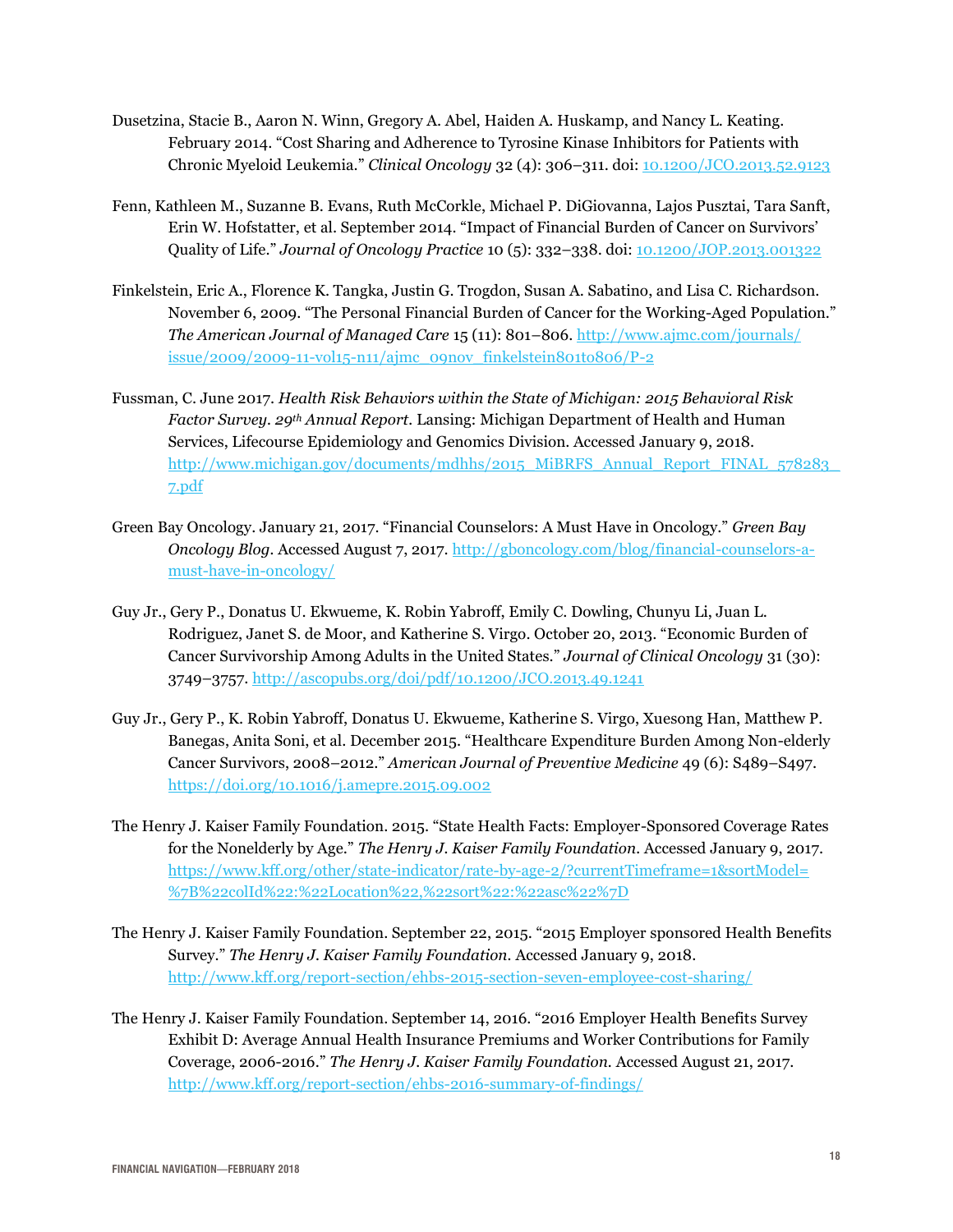- Kale, Hrishikesh P. and Norman V. Carroll. April 2016. "Self-reported Financial Burden of Cancer Care and Its Effect on Physical and Mental Health-related Quality of Life Among US Cancer Survivors." *Cancer* 122 (8): 283–289. Accessed August 21, 2017. [https://www.ncbi.nlm.nih.gov/pubmed/](https://www.ncbi.nlm.nih.gov/pubmed/26991528) [26991528](https://www.ncbi.nlm.nih.gov/pubmed/26991528)
- Meeker, Caitlin R., Daniel M. Geynisman, Brian L. Egleston, Michael J. Hall, Karen Y. Mechanic, Marijo Bilusic, Elizabeth R. Plimack, et al. July 2016. "Relationships Among Financial Distress, Emotional Distress, and Overall Distress in Insured Patients with Cancer." *Journal of Oncology Practice* 12 (7): e755–e763. doi: [10.1200/JOP.2016.011049](http://ascopubs.org/doi/10.1200/JOP.2016.011049)
- Moninger, Jeannette. March 6, 2017. "Crowdfunding for Cancer Care: A Virtual Safety Net." *Cure* 16 (1): 21–27. Accessed January 1, 2018. [https://www.curetoday.com/publications/cure/2017/winter-](https://www.curetoday.com/publications/cure/2017/winter-2017/crowdfunding-for-cancer-care-a-virtual-safety-net)[2017/crowdfunding-for-cancer-care-a-virtual-safety-net](https://www.curetoday.com/publications/cure/2017/winter-2017/crowdfunding-for-cancer-care-a-virtual-safety-net)
- National Comprehensive Cancer Network. January 2018. *Distress Management Version 1.2018*. Accessed January 18, 2017. Fort Washington: National Comprehensive Cancer Network. [https://www.nccn.org/professionals/physician\\_gls/pdf/distress.pdf](https://www.nccn.org/professionals/physician_gls/pdf/distress.pdf)
- Neugut, Alfred I., Milayna Subar, Elizabeth Ty Wilde, Scott Stratton, Corey H. Brouse, Grace Clarke Hillyet, Victor R. Grann, and Dawn L. Hershman. June 2011. "Association Between Prescription Co-Payment Amount and Compliance with Adjuvant Hormonal Therapy in Women with Early-Stage Breast Cancer." *Journal of Clinical Oncology* 29 (18): 2534–2542. doi: [10.1200/JCO.2010.](http://ascopubs.org/doi/10.1200/JCO.2010.33.3179) [33.3179](http://ascopubs.org/doi/10.1200/JCO.2010.33.3179)
- PDQ Adult Treatment Editorial Board. May 3, 2017. "Financial Toxicity and Cancer Treatment (PDQ®): Health Professional Version." *National Cancer Institute*. Accessed August 21, 2017. <https://www.cancer.gov/about-cancer/managing-care/track-care-costs/financial-toxicity-hp-pdq>
- Pollitz, Karen, Cynthia Cox, Kevin Lucia, and Katie Keith. January 7, 2014. "Medical Debt among People with Health Insurance." *The Henry J. Kaiser Family Foundation*. Accessed January 17, 2018. [http://www.kff.org/report-section/medical-debt-among-people-with-health-insurance](http://www.kff.org/report-section/medical-debt-among-people-with-health-insurance-incidence-of-medical-debt/)[incidence-of-medical-debt/](http://www.kff.org/report-section/medical-debt-among-people-with-health-insurance-incidence-of-medical-debt/)
- Ramsey, Scott, David Blough, Anne Kirchhoff, Karma Kreizenbeck, Catherine Fedorenko, Kyle Snell, Polly Newcomb, William Hollingworth, and Karen Overstreet. June 2013. "Washington State Cancer Patients Found to be at Greater Risk for Bankruptcy than People without a Cancer Diagnosis." *Health Affairs* 32 (6): 1143–1152.<https://doi.org/10.1377/hlthaff.2012.1263>
- Sharp, Linda, Anne-Elie Carsin, and Aileen Timmons. March 12, 2012. "Associations between Cancerrelated Financial Stress and Strain and Psychological Well-being among Individuals Living with Cancer." *Psycho-Oncology*. 22 (4): 745–755. doi: [10.1002/pon.3055](http://onlinelibrary.wiley.com/doi/10.1002/pon.3055/abstract)
- Shankaran, Veena, Sanjay Jolly, David Bough, and Scott Ramsey. May 2012. "Risk Factors for Financial Hardship in Patients Receiving Adjuvant Chemotherapy for Colon Cancer: A Population-based Exploratory Analysis." *Journal of Clinical Oncology* 30 (14): 1608–1614. doi: [10.1200/JCO.2011.](http://ascopubs.org/doi/full/10.1200/JCO.2011.37.9511) [37.9511](http://ascopubs.org/doi/full/10.1200/JCO.2011.37.9511)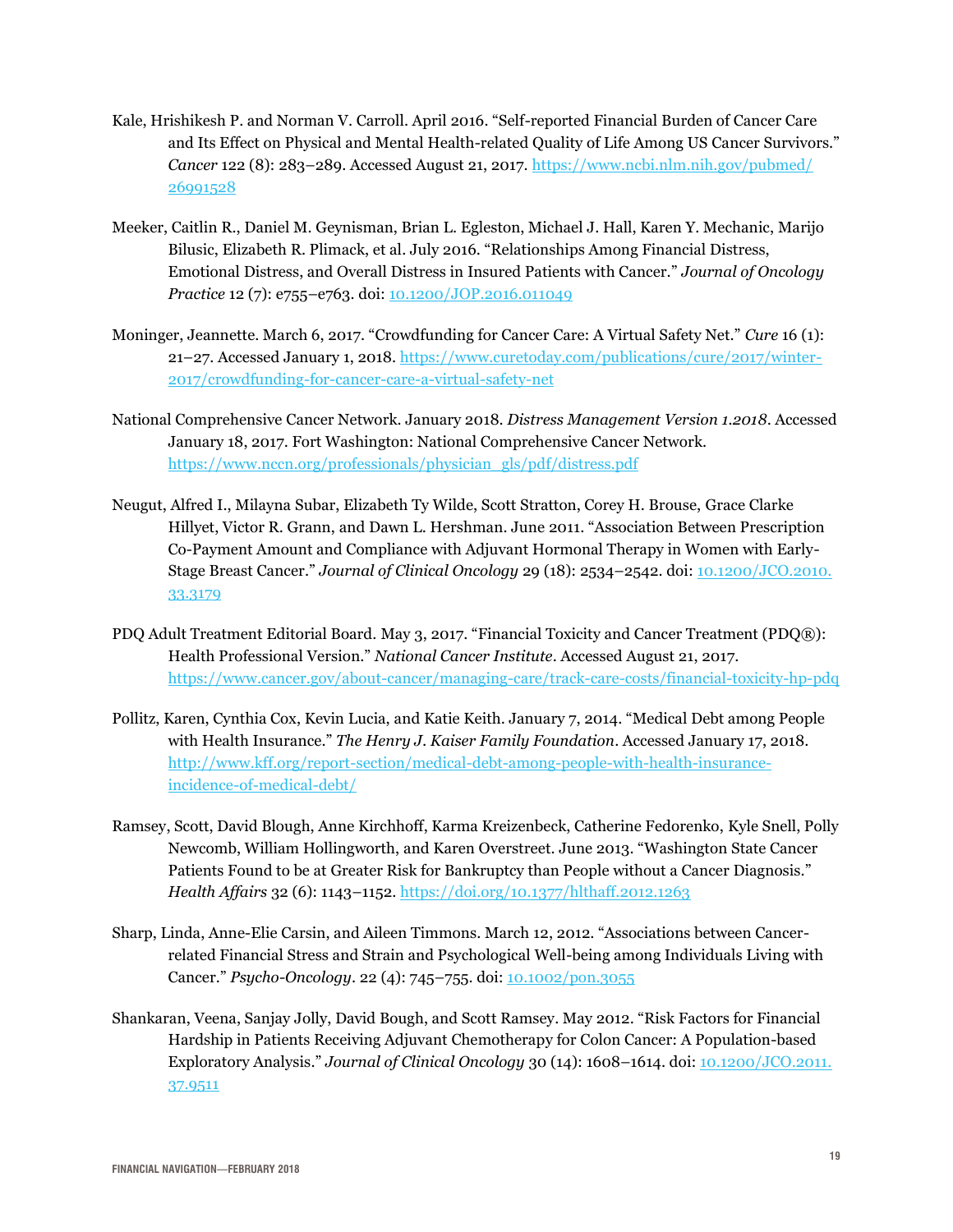- Sherman, Dan. September–October 2014. *Oncology Financial Navigators: Integral Members of the Multidisciplinary Team*. Rockville: Association of Community Cancer Centers. Accessed May 11, 2017. [https://www.accc-cancer.org/oncology\\_issues/articles/SO14/SO14-Oncology-Financial-](https://www.accc-cancer.org/oncology_issues/articles/SO14/SO14-Oncology-Financial-Navigators.pdf)[Navigators.pdf](https://www.accc-cancer.org/oncology_issues/articles/SO14/SO14-Oncology-Financial-Navigators.pdf)
- Singleterry, Jennifer. April 11, 2017. *The Costs of Cancer: Addressing Patient Costs.* Accessed August 6, 2017. Washington, D.C.: American Cancer Society Cancer Action Network. <https://www.acscan.org/policy-resources/costs-cancer>
- de Sousa, Jonas, Bonnie Yap, Fay Hlubocky, Kristen Wroblewski, Mark J. Ratain, David Cella, and Christopher K. Daugherty. 2014. "The Development of a Financial Toxicity Patient-Reported Outcome in Cancer: The COST Measure." *Cancer* 120 (20): 3245–3253. [http://www.accc](http://www.accc-cancer.org/resources/pdf/FAN/FAN-Development-of-a-Financial-Toxicity-Patient-Reported-Outcome-in-Cancer.pdf)[cancer.org/resources/pdf/FAN/FAN-Development-of-a-Financial-Toxicity-Patient-Reported-](http://www.accc-cancer.org/resources/pdf/FAN/FAN-Development-of-a-Financial-Toxicity-Patient-Reported-Outcome-in-Cancer.pdf)[Outcome-in-Cancer.pdf](http://www.accc-cancer.org/resources/pdf/FAN/FAN-Development-of-a-Financial-Toxicity-Patient-Reported-Outcome-in-Cancer.pdf)
- Tobias, Pamela F. and Kathleen Ring. 2014. "Financial Coordination Services at Lehigh Valley Health Network. Association of Community Cancer Centers." *ACCC 2014 Patient Assistance and Reimbursement Guide.* Accessed August 8, 2017. [https://www.accc-cancer.org/resources/](https://www.accc-cancer.org/resources/pdf/FAN/FAN-Financial-Coordination-Services-at-Lehigh-Valley-Health-Network.pdf) [pdf/FAN/FAN-Financial-Coordination-Services-at-Lehigh-Valley-Health-Network.pdf](https://www.accc-cancer.org/resources/pdf/FAN/FAN-Financial-Coordination-Services-at-Lehigh-Valley-Health-Network.pdf)
- U.S. Census Bureau. 2015a. "Selected Characteristics of the Uninsured in the United States: 2015 American Community Survey 1-Year Estimates." *U.S. Census Bureau American FactFinder.*  Accessed January 9, 2018. [https://factfinder.census.gov/bkmk/table/1.0/en/ACS/15\\_1YR](https://factfinder.census.gov/bkmk/table/1.0/en/ACS/15_1YR/S2702/0400000US26) [/S2702/0400000US26](https://factfinder.census.gov/bkmk/table/1.0/en/ACS/15_1YR/S2702/0400000US26)
- U.S. Census Bureau. 2015b. "Selected Characteristics of Health Insurance Coverage in the United States: 2011–2015 American Community Survey 5-Year Estimates." *U.S. Census Bureau American FactFinder.* Accessed August 23, 2017. [https://factfinder.census.gov/faces/tableservices/jsf/](https://factfinder.census.gov/faces/tableservices/jsf/pages/productview.xhtml?src=bkmk) [pages/productview.xhtml?src=bkmk](https://factfinder.census.gov/faces/tableservices/jsf/pages/productview.xhtml?src=bkmk)
- U.S. Census Bureau. 2016. "Quick Facts: Population estimates July 1, 2016." *U.S. Census Bureau.* Accessed January 9, 2018<https://www.census.gov/quickfacts/fact/table/US/PST045216>
- U.S. Centers for Disease Control and Prevention. June 13, 2014. "Medical Costs and Productivity Losses of Cancer Survivors—United States, 2008–2011." *Morbidity and Mortality Weekly Report* 63 (23): 505–510. Accessed August 3, 2017. <https://www.cdc.gov/mmwr/preview/mmwrhtml/mm6323a2.htm>
- U.S. Centers for Medicare and Medicaid Services. n.d. "Glossary: Out-of-pocket Maximum/limit." *Healthcare.gov.* Accessed August 11, 2017. [https://www.healthcare.gov/glossary/out-of-pocket](https://www.healthcare.gov/glossary/out-of-pocket-maximum-limit/)[maximum-limit/](https://www.healthcare.gov/glossary/out-of-pocket-maximum-limit/)
- U.S. Centers for Medicare and Medicaid Services. December 2016. Essential Health Benefits Package: Maximum Annual Limitation of Cost Sharing for Calendar Year 2018. Federal Register Rules and Regulations 81 (246). Accessed January 17, 2018. [https://www.federalregister.gov/documents/](https://www.federalregister.gov/documents/2016/12/22/2016-30433/patient-protection-and-affordable-care-act-hhs-notice-of-benefit-and-payment-parameters-for-2018#p-846) [2016/12/22/2016-30433/patient-protection-and-affordable-care-act-hhs-notice-of-benefit-and](https://www.federalregister.gov/documents/2016/12/22/2016-30433/patient-protection-and-affordable-care-act-hhs-notice-of-benefit-and-payment-parameters-for-2018#p-846)[payment-parameters-for-2018#p-846](https://www.federalregister.gov/documents/2016/12/22/2016-30433/patient-protection-and-affordable-care-act-hhs-notice-of-benefit-and-payment-parameters-for-2018#p-846)